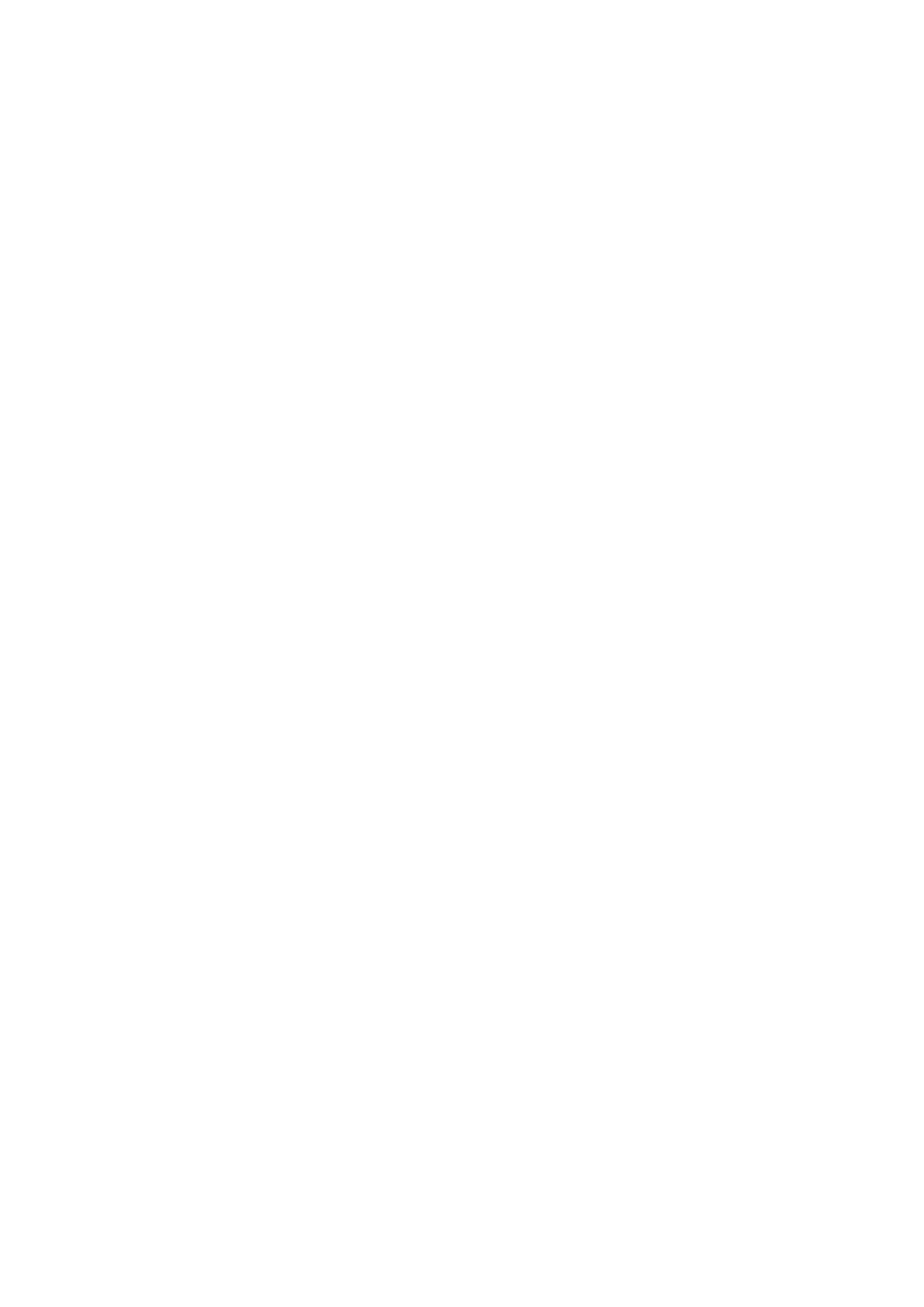### **\* Notes**

- (1) Changes in principal subsidiaries during fiscal 2017 : No (Changes in specified subsidiaries involving change in consolidation scope)
- (2) Changes in accounting policy, changes in accounting estimates, and restatements
	- 1) Changes due to revisions of accounting standards, etc. : No

| 2) Changes in accounting policy other than 1) | :Yes |
|-----------------------------------------------|------|
| 3) Changes in accounting estimates            | : No |

4) Restatements : No

\* For further details, please see page 21, "Changes in accounting policy."

(3) Outstanding number of shares (common stock)

| 1) Outstanding number of shares at period end (including treasury stock): |                    |
|---------------------------------------------------------------------------|--------------------|
| December 31, 2017                                                         | 813,102,321 shares |
| December 31, 2016                                                         | 813,102,321 shares |
| 2) Number of shares of treasury stock at period end                       |                    |
| December 31, 2017                                                         | 61,375,611 shares  |
| December 31, 2016                                                         | 29,844,837 shares  |
| 3) Average outstanding number of shares                                   |                    |

|  | Fiscal 2017 year ended December 31, 2017 | 767,356,481 shares |
|--|------------------------------------------|--------------------|
|  | Fiscal 2016 year ended December 31, 2016 | 783,240,607 shares |

#### **(Reference) Summary of Non-consolidated Results (January 1, 2017 - December 31, 2017)**

(1) Non-consolidated Operating Results (Percentage figures represent changes from the same period of previous year)

|             | Net sales       |        | Operating income |        | Ordinarv income |        | Net income      |       |
|-------------|-----------------|--------|------------------|--------|-----------------|--------|-----------------|-------|
|             | Yen in millions | %      | Yen in millions  | %      | Yen in millions | %      | Yen in millions | $\%$  |
| Fiscal 2017 | 858.081         | 7.5    | 138.322          | 0.4    | 249.871         | 34.6   | 180.194         | 28.0  |
| Fiscal 2016 | 797.866         | (12.6) | 137.787          | (27.2) | 185.587         | (18.2) | 140.784         | .17.7 |

|             | Net income<br>per share | Diluted net income<br>per share |
|-------------|-------------------------|---------------------------------|
|             | Yen                     | Yen                             |
| Fiscal 2017 | 234.82                  | 234.41                          |
| Fiscal 2016 | 179 74                  | 17947                           |

#### (2) Non-consolidated Financial Position

|             | Total assets    | Net assets      | Ratio of total equity to<br>total assets | Total equity per share |
|-------------|-----------------|-----------------|------------------------------------------|------------------------|
|             | Yen in millions | Yen in millions | %                                        | Yen                    |
| Fiscal 2017 | 2,053,696       | 1.441.733       | 70.0                                     | 1.913.06               |
| Fiscal 2016 | .969.425        | .500.153        | 76.0                                     | 1.911.47               |

(Reference) Total equity: Fiscal 2017 ¥1,438,103 million Fiscal 2016 ¥1,497,177 million

#### \* These financial statements are exempt from audit procedures

\* Statement regarding appropriate use of forward-looking statements and other notes

The preceding descriptions of projections and plans are "forward-looking statements", which involve known and unknown risks and uncertainties. These variables could cause the Bridgestone Group's actual performance and results to differ substantially from management's projections and plans, and the statements are not guarantees of future business performance. For further details, please see page 4, "Projections for fiscal 2018."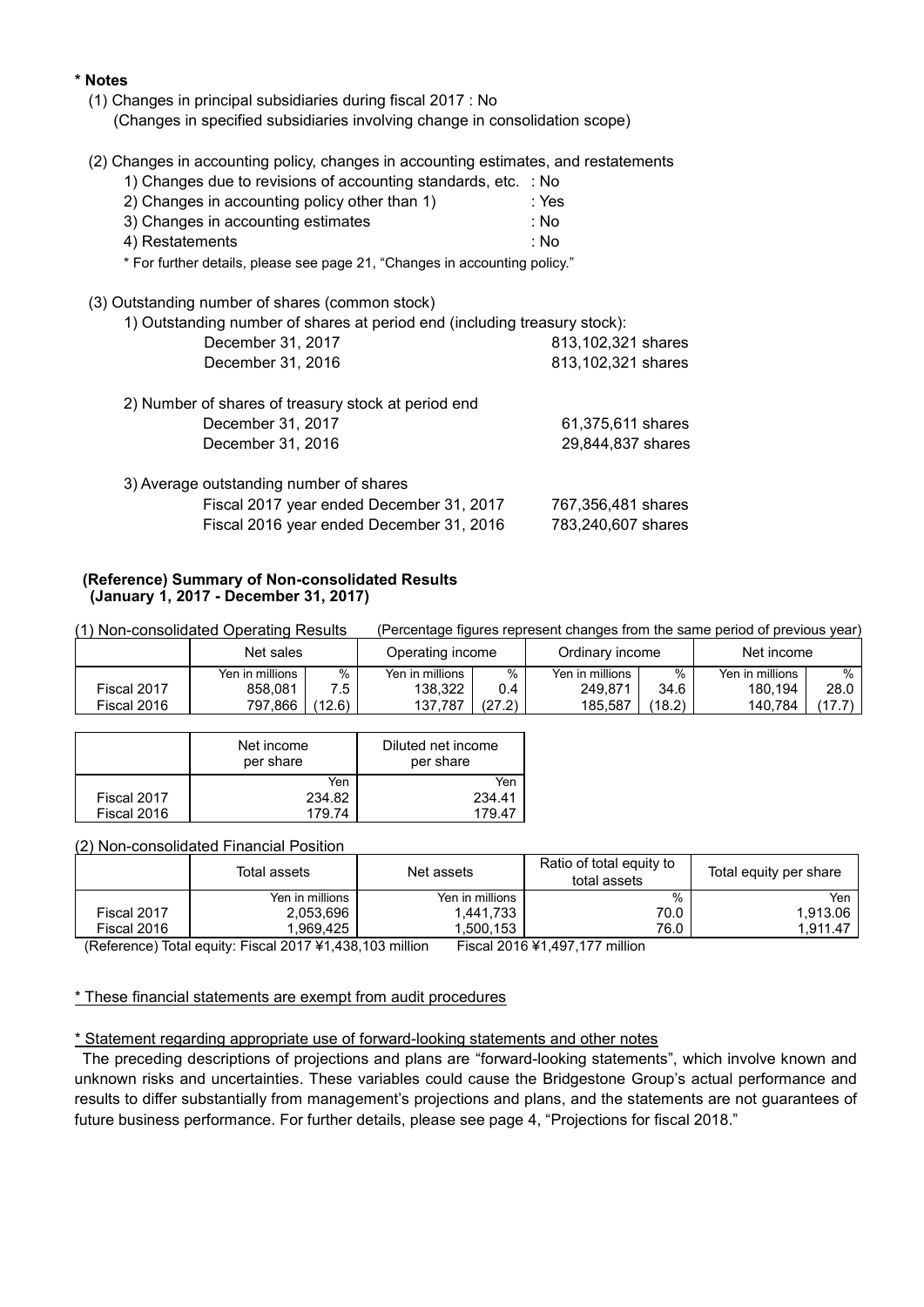# **[ Index ]**

| 1. Operating Results                                                                         | P2    |
|----------------------------------------------------------------------------------------------|-------|
| (1) Analysis of Operating Results                                                            | P2    |
| (2) Analysis of Financial Position                                                           | P5    |
| (3) Basic Policy for the Appropriation of Profits and Dividends for the Fiscal 2017 and 2018 | P6    |
|                                                                                              |       |
| 2. BRIDGESTONE Group's Major Subsidiaries and Business Relation Flowchart                    | $$ P7 |
|                                                                                              |       |
| 3. Management Policies                                                                       | P8    |
| (1) Basic Management Policies                                                                | P8    |
| (2) Management Strategies and Tasks                                                          | P8    |
| 4. Basic Policy on the Selection of Accounting Standard                                      | $$ P9 |
|                                                                                              |       |
| 5. Consolidated Financial Statements and Primary Notes                                       | P10   |
| (1) Consolidated Balance Sheet                                                               | P10   |
| (2) Consolidated Statement of Income and Consolidated Statement of Comprehensive Income      | P12   |
| <b>Consolidated Statement of Income</b>                                                      | P12   |
| <b>Consolidated Statement of Comprehensive Income</b>                                        | P13   |
| (3) Consolidated Statement of Changes in Net Assets                                          | P14   |
| (4) Consolidated Statement of Cash Flows                                                     | P16   |
| (5) Notes to the Consolidated Financial Statements                                           | P18   |
| (Notes regarding going concern assumption)                                                   | P18   |
| (Basic important matters for preparation of consolidated financial statements)               | P18   |
| (Changes in accounting policy)                                                               | P21   |
| (Changes in presentation)                                                                    | P22   |
| (Consolidated balance sheet)                                                                 | P23   |
| (Consolidated statement of income)                                                           | P24   |
| (Consolidated statement of changes in net assets)                                            | P26   |
| (Consolidated statement of cash flows)                                                       | P28   |
| (Segment information)                                                                        | P29   |
| (Per share information)                                                                      | P31   |
| (Significant subsequent events)                                                              | P31   |
| 6. Other                                                                                     | P32   |
| (1) Senior Management Changes                                                                | P32   |
|                                                                                              |       |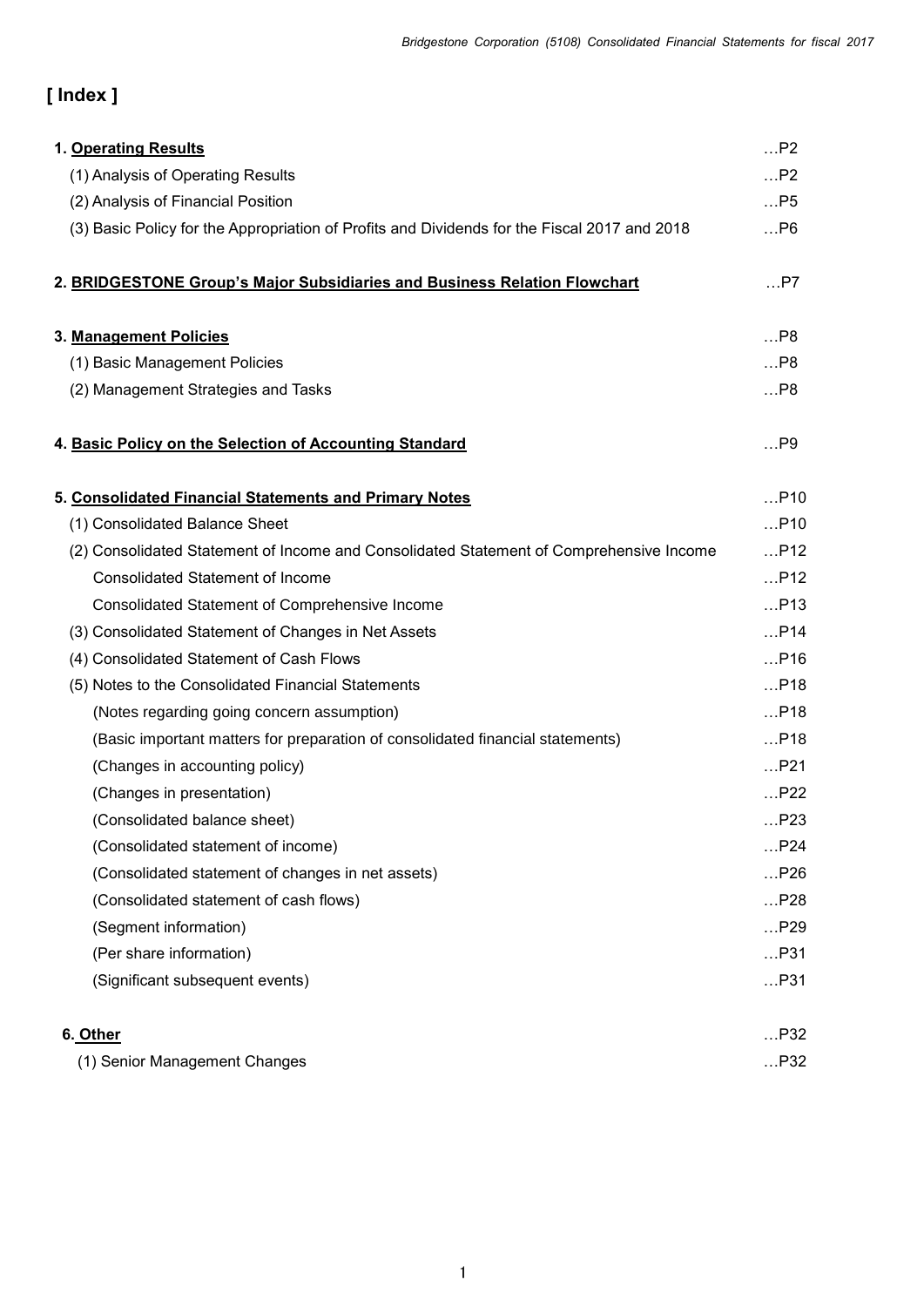## **1. Operating Results**

*The Bridgestone Corporation is referred to as the "Company", and the Company and its subsidiaries are referred to as the "Group".*

### **(1) Analysis of Operating Results**

[Operating results for fiscal 2017] 1) Sales and earnings

|                                         | Fiscal 2017     | Fiscal 2016     | Increase<br>(Decrease) |     |
|-----------------------------------------|-----------------|-----------------|------------------------|-----|
|                                         | Yen in billions | Yen in billions | Yen in billions        | %   |
| Net sales                               | 3,643.4         | 3,337.0         | 306.4                  | 9   |
| Operating income                        | 419.0           | 449.5           | (30.5)                 | (7) |
| Ordinary income                         | 400.5           | 432.5           | (31.9)                 | (7) |
| Profit attributable to owners of parent | 288.2           | 265.5           | 22.7                   | 9   |

During the fiscal year of 2017 (January 1, 2017 to December 31, 2017), the Group's operating environment showed signs of gradual recovery in the domestic economy. However, due to the rising uncertainty of overseas economies, the future outlook is difficult to predict. The U.S. economy continued on a solid recovery path. The European economy continued to show gradual recovery but remained unstable as a result of the United Kingdom's decision to withdrawal from the European Union (EU) and related issues. In Asia, the Chinese economic growth had shown the signs of recovery. Overall, many overseas economies showed gradual recovery in the midst of continued political and economic instability. In addition, tire demand in the mining industry increased along with rising commodity prices.

Under these operating conditions, the Group continued to focus on three priority issues to realize the ultimate goal of becoming "a truly global company" and achieving "Dan-Totsu in all aspects of its business." The first priority issue is "cultivating global corporate culture." Bridgestone Corporation has focused on promoting brand strategies through sponsorship and supporting activities for the Olympic and Paralympic Games Tokyo 2020. The Group also expanded sales of highly competitive products and services in global markets, while building and enhancing a solutions business that extends beyond the sales of products, to accelerate technology and business model innovation. In regard to the second and third priority issues, "developing human resources capable of global management" and "upgrading the global management structure," the Group continuously strives to implement various measures, aimed at nurturing diverse human resources and reforming governance structure, by investing appropriate costs.

As a result, net sales in fiscal 2017 were ¥3,643.4 billion, an increase of 9% from fiscal 2016; due in part to increasing raw material costs: operating income was ¥419.0 billion, a decrease of 7%, ordinary income was ¥400.5 billion, a decrease of 7%; and profit attributable to owners of parent was ¥288.2 billion, an increase of 9%.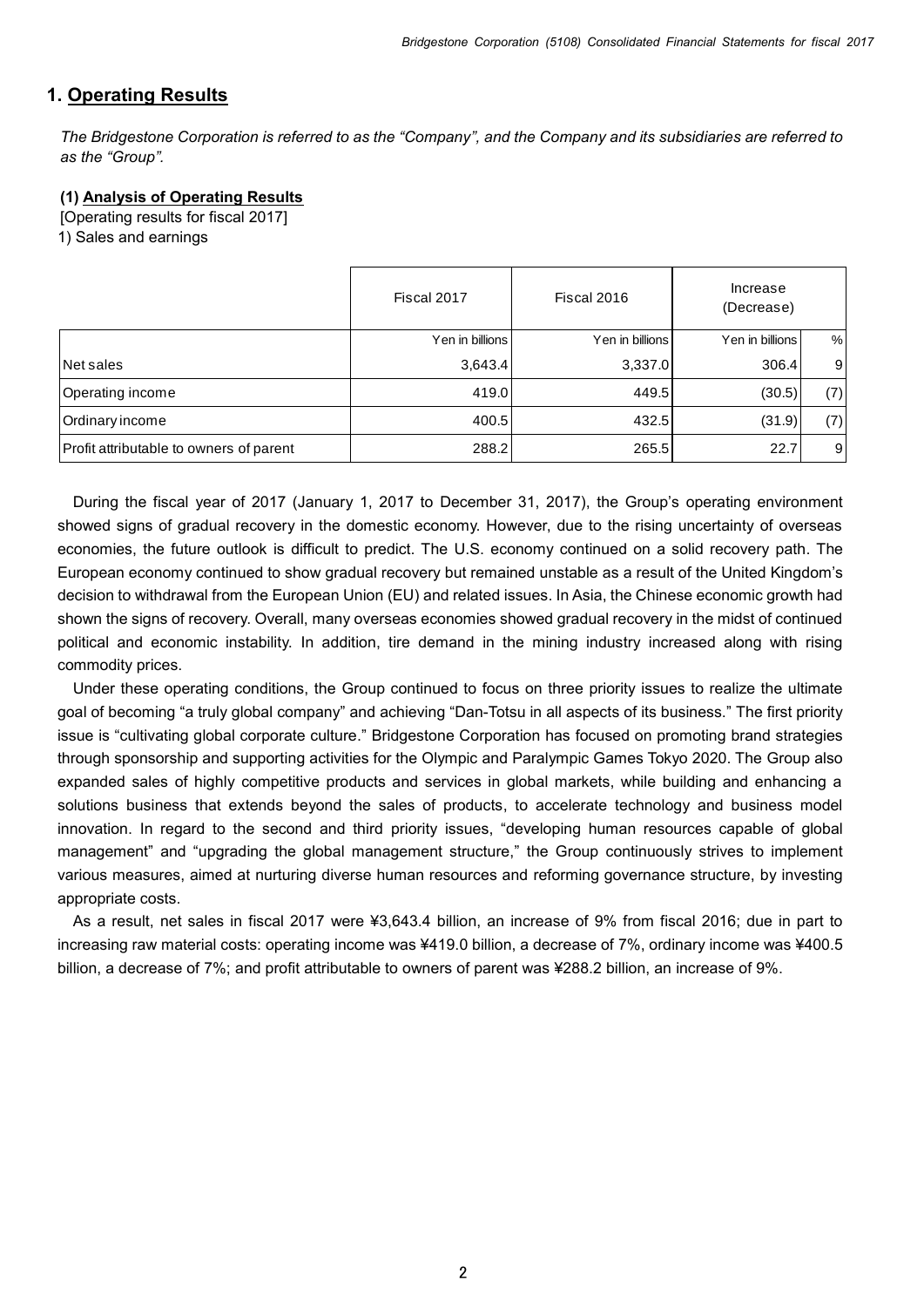#### 2) Segment Information

|                                       |                  | Fiscal 2017     | Fiscal 2016     | Increase<br>(Decrease) |                 |
|---------------------------------------|------------------|-----------------|-----------------|------------------------|-----------------|
|                                       |                  | Yen in billions | Yen in billions | Yen in billions        | %               |
| <b>Tires</b>                          | Net Sales        | 3,031.1         | 2,765.7         | 265.3                  | 10 <sup>1</sup> |
|                                       | Operating income | 387.1           | 414.7           | (27.5)                 | (7)             |
| Diversified                           | Net Sales        | 627.8           | 585.7           | 42.1                   | 71              |
| <b>Products</b>                       | Operating income | 31.8            | 34.8            | (2.9)                  | (8)             |
| <b>Consolidated</b><br><b>Results</b> | Net Sales        | 3,643.4         | 3,337.0         | 306.4                  | $9 \mid$        |
|                                       | Operating income | 419.0           | 449.5           | (30.5)                 | (7)             |

In the tire segment, the Group worked to maximize sales momentum by introducing desirable products and services globally, reinforcing fundamental competencies, and responding swiftly to demand fluctuation in each region. In addition, the Group implemented price increases appropriately to respond to the rising prices of raw materials, which had persisted since the previous year.

In Japan, unit sales of tires for passenger cars and light trucks, and unit sales of tires for trucks and buses increased steadily compared to fiscal 2016. In the Americas, unit sales of tires for passenger cars and light trucks in North America decreased, but unit sales of tires for trucks and buses increased strongly, compared to fiscal 2016. In Europe, unit sales of tires for passenger cars and light trucks, and unit sales of tires for trucks and buses increased steadily, compared to fiscal 2016. In China and Asia Pacific, unit sales of tires for passenger cars and light trucks increased steadily, and unit sales of tires for trucks and buses increased substantially, compared to fiscal 2016. In the specialty tire business, sales of large and ultra-large off-the-road radial tires for construction and mining vehicles increased substantially compared to fiscal 2016.

As a result, net sales in the tires segment during fiscal 2017 were ¥3,031.1 billion, an increase of 10% from fiscal 2016; operating income was ¥387.1 billion, a decrease of 7%, due to increasing raw material costs.

In the diversified products segment, net sales were ¥627.8 billion, an increase of 7% from fiscal 2016; while operating income was ¥31.8 billion, a decrease of 8% due to a decrease in the profit of domestic business.

*(Note) The amounts for segment results include inter-segment transactions that are eliminated in calculating the consolidated results.*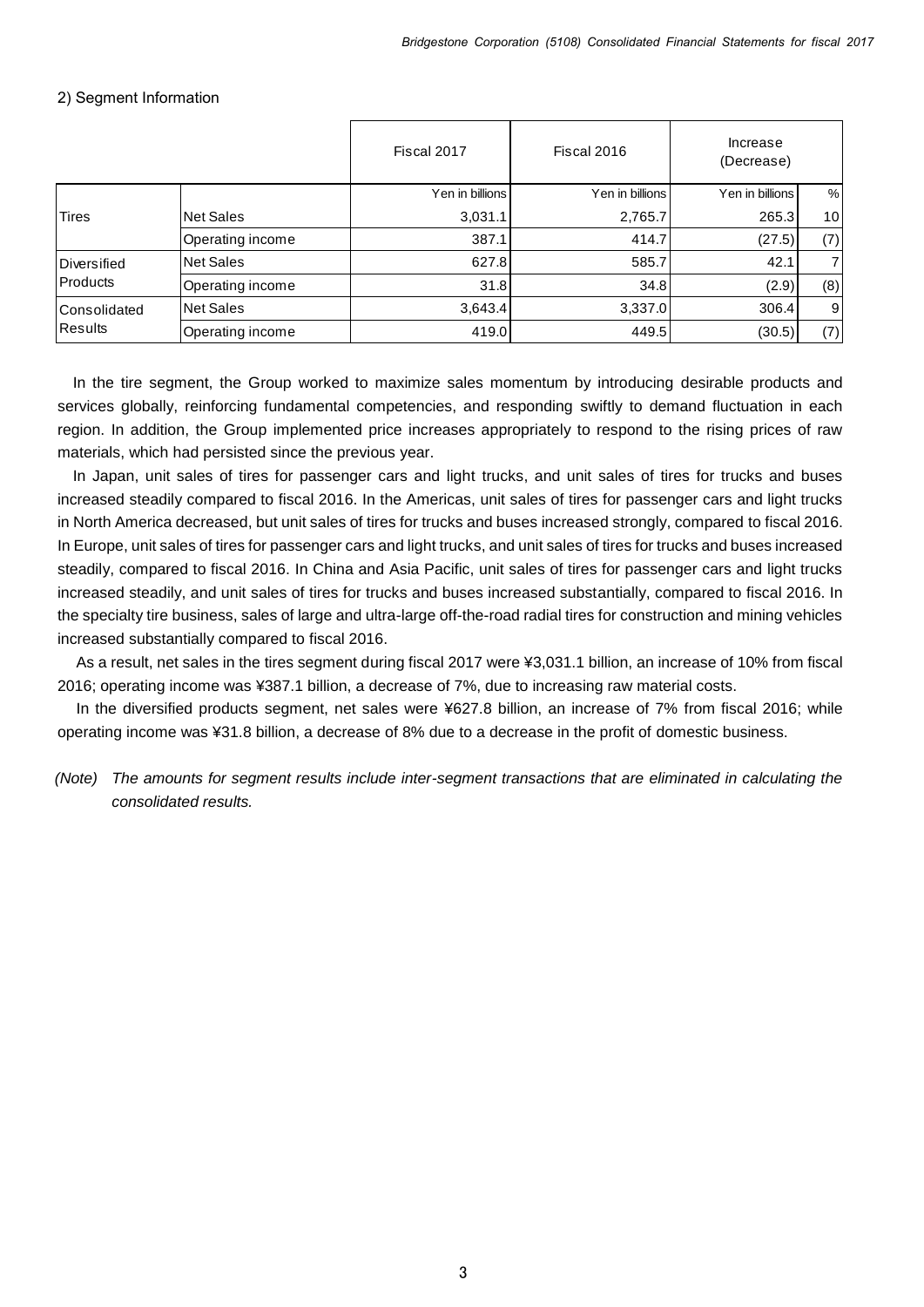#### [Projections for fiscal 2018]

The Group's operating environment will continue to require careful attention due to such factors as fluctuations in exchange rates and the prices of raw materials and feedstocks, an ongoing lack of clarity in the global economic situation and international political conditions that remain unstable.

Amid such a challenging business environment, the Group projects the following results through the implementation of Mid-Term Management Plan initiatives.

|            |                                            |            | Fiscal 2018<br>projections | Fiscal 2017     | Increase<br>(Decrease) |                         |
|------------|--------------------------------------------|------------|----------------------------|-----------------|------------------------|-------------------------|
|            |                                            |            | Yen in billions            | Yen in billions | Yen in billions        | $\%$                    |
|            | Net sales                                  |            | 1,810.0                    | 1,742.8         | 67.1                   | $\overline{\mathbf{4}}$ |
|            | Operating income                           |            | 196.0                      | 202.3           | (6.3)                  | (3)                     |
| First half | Ordinary income                            |            | 184.0                      | 195.8           | (11.8)                 | (6)                     |
|            | Profit attributable to<br>owners of parent |            | 129.0                      | 131.8           | (2.8)                  | (2)                     |
|            | Net sales                                  |            | 3,800.0                    | 3,643.4         | 156.5                  | $\overline{4}$          |
|            | Operating income                           |            | 463.0                      | 419.0           | 43.9                   | 10                      |
| Full-year  | Ordinary income                            |            | 439.0                      | 400.5           | 38.4                   | 10                      |
|            | Profit attributable to<br>owners of parent |            | 308.0                      | 288.2           | 19.7                   | $\overline{7}$          |
|            |                                            |            | Yen                        | Yen             |                        | $\%$                    |
|            | First half                                 | yen/dollar | 108                        | 112             |                        | (4)                     |
| Exchange   |                                            | yen/euro   | 132                        | 122             |                        | 8                       |
| Rate       |                                            | yen/dollar | 108                        | 112             |                        | (4)                     |
|            | Full-year                                  | yen/euro   | 132                        | 127             |                        | $\overline{4}$          |

#### **Forward-Looking Statements**

The preceding descriptions of projections and plans are "forward-looking statements," which involve known and unknown risks and uncertainties. These variables could cause the Bridgestone Group's actual performance and results to differ substantially from management's projections and plans, and the statement are not guarantees of future business performance.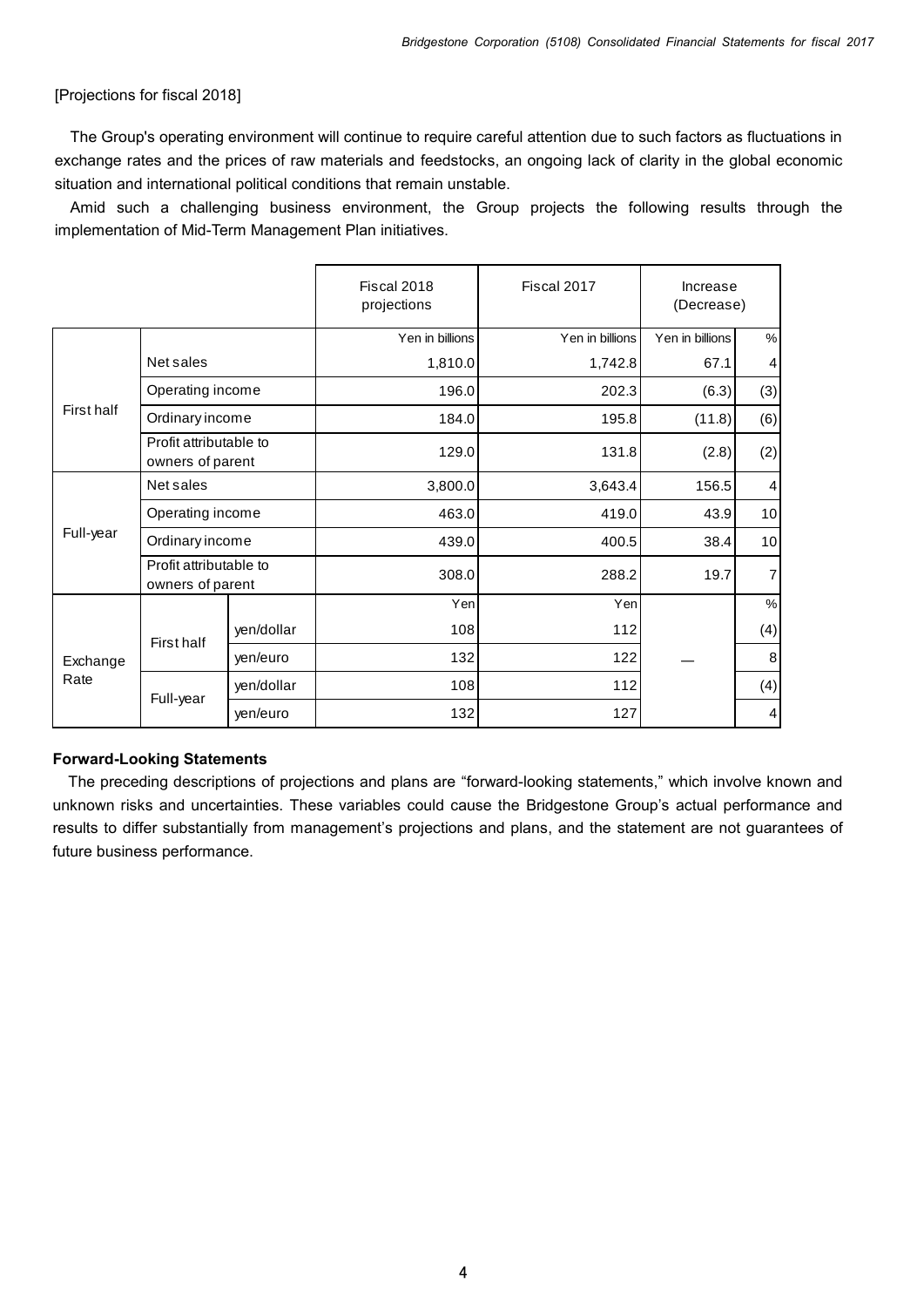#### **(2) Analysis of Financial Position**

1) Cash flows

|                                                                 | Fiscal 2017     | Fiscal 2016     | Increase<br>(Decrease) |
|-----------------------------------------------------------------|-----------------|-----------------|------------------------|
|                                                                 | Yen in billions | Yen in billions | Yen in billions        |
| Net cash provided by operating activities                       | 418.1           | 444.5           | (26.4)                 |
| Net cash used in investing activities                           | (200.7)         | (178.2)         | (22.5)                 |
| Net cash used in financing activities                           | (190.0)         | (216.4)         | 26.3                   |
| Effect of exchange rate changes<br>on cash and cash equivalents | 2.7             | (4.8)           | 7.6                    |
| Net increase (decrease)<br>in cash and cash equivalents         | 30.0            | 45.0            | (14.9)                 |
| Cash and cash equivalents<br>at beginning of year               | 471.7           | 426.7           | 45.0                   |
| Cash and cash equivalents at end of year                        | 501.7           | 471.7           | 30.0                   |

The Group's cash and cash equivalents increased ¥30.0 billion during fiscal 2017, to ¥501.7 billion, compared with an increase of ¥45.0 billion during the previous year.

#### (Cash flows from operating activities)

Net cash provided by operating activities decreased ¥26.4 billion compared with the previous year, to ¥418.1 billion. The principal contributors in that cash provided included income before income taxes and non-controlling interests of ¥420.4 billion, compared with ¥421.5 billion during the previous year, depreciation and amortization of ¥200.3 billion, compared with ¥188.0 billion during the previous year. These contributors offset income taxes paid of ¥67.2 billion, compared with ¥128.7 billion during the previous year.

#### (Cash flows from investing activities)

Net cash used in investing activities increased ¥22.5 billion compared with the previous year, to ¥200.7 billion. The principal contributor in that cash used included payments of ¥198.2 billion for purchase of tangible fixed assets, compared with payments of ¥186.8 billion during the previous year. The contributor offsets proceeds from sales of investments in securities of ¥31.8 billion, compared with ¥14.4 billion during the previous year.

#### (Cash flows from financing activities)

Net cash used in financing activities decreased ¥26.3 billion compared with the previous year, to ¥190.0 billion. The principal contributors in that cash used included repayments of long-term borrowings of ¥131.8 billion, compared with ¥68.3 billion during the previous year, a purchase of treasury shares of ¥150.0 billion, compared with ¥4 million during the previous year, cash dividends paid of ¥108.6 billion, compared with ¥109.3 billion during the previous year, and cash dividends paid to non-controlling interests of ¥11.0 billion, compared with ¥19.2 billion during the previous year. These contributors offset a net increase in short-term borrowings and commercial paper of ¥25.6 billion, compared with a net decrease of ¥8.1 billion during the previous year, proceeds from long-term borrowings of 37.1 billion, compared with ¥19.4 billion during the previous year, and proceeds from issuance of bonds of ¥150.0 billion (not applicable during the previous year).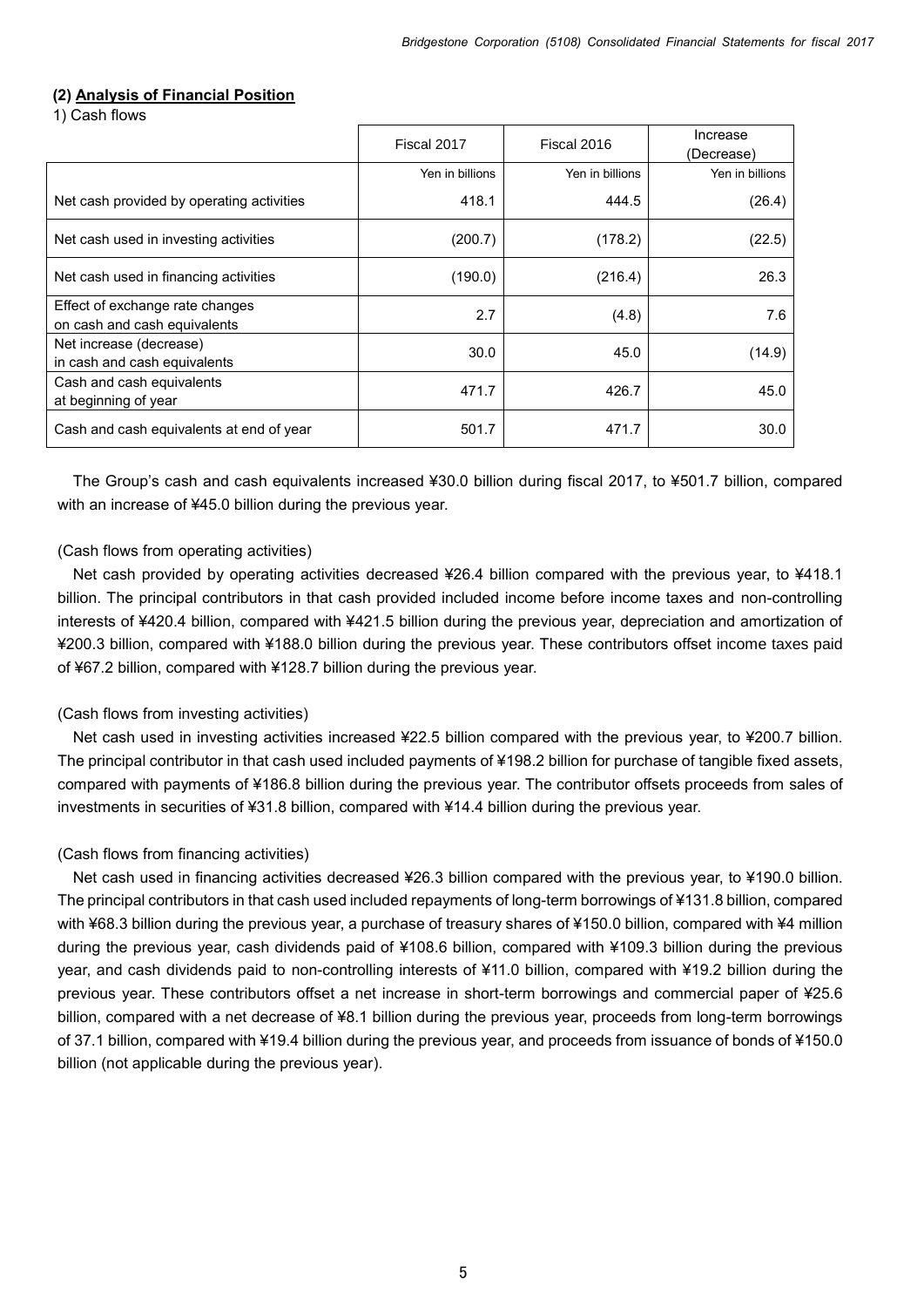#### 2) Trends in cash flow indicators

|                                                 | Fiscal 2015 | Fiscal 2016 | Fiscal 2017 |
|-------------------------------------------------|-------------|-------------|-------------|
| Ratio of total equity to total assets (%)       | 58.2        | 61.5        | 59.2        |
| Total equity ratio on market value basis (%)    | 86.1        | 88.8        | 99.5        |
| Interest-bearing debt / cash flow ratio (years) | 0.8         | 0.8         |             |
| Interest coverage ratio(times)                  | 44.4        | 44.2        | 34.6        |

*(Note) Ratio of total equity to total assets: Total equity / total assets Total equity ratio on market value basis: Market capitalization / total assets Interest-bearing debt / cash flow ratio: Interest-bearing debt / cash flow Interest coverage ratio: cash flow / interest payments*

- \* All indices are calculated using consolidated financial figures.
- \* Market capitalization is calculated as closing share price at the end of period × number of shares outstanding at the end of period (excluding treasury stock).
- \* For cash flow, the figure for net cash provided by operating activities in the consolidated statements of cash flows is used. For interest-bearing debt, the sum for all liabilities in the consolidated balance sheets for which interest is paid is used. For interest payments, the figure for interest paid in the consolidated statements of cash flows is used.

#### **(3) Basic Policy for the Appropriation of Profits and Dividends for the Fiscal 2017 and 2018**

Regarding the interests of shareholders as an important management priority, the Company follows a basic policy of strengthening our management base in preparation for future business developments while working to improve business results. In regard to distributing profits to shareholders, the Company conducts shareholder returns while maintaining an appropriate financial position and securing the internal revenues necessary for future growth investments. In determining dividend payments, the Company comprehensively evaluates factors including business results, financial condition for the relevant fiscal period, medium-term earnings forecasts, investment plans, and cash flows. Based on these considerations, the Company strives to live up to expectations of shareholders by issuing stable dividend payments targeting a consolidated payout ratio of 20%-40%.

The Company pays dividends twice a year, comprising year-end and interim cash dividends. Year-end cash dividends are subject to approval by a resolution of the annual shareholders' meeting, while interim cash dividends are subject to approval by a resolution of the Board of Directors.

Further, the Company strives to strengthen the long-term stability of our management base by using retained earnings to improve and expand production and sales systems and advance R&D activities in Japan and overseas.

For the fiscal 2017, the Company plans to pay a cash dividend of ¥150 per share, comprising a year-end cash dividend of ¥80 per share and an interim cash dividend of ¥70 per share.

For the fiscal 2018, the Company plans to pay a cash dividend of ¥160 per share, comprising a year-end cash dividend of ¥80 per share and an interim cash dividend of ¥80 per share.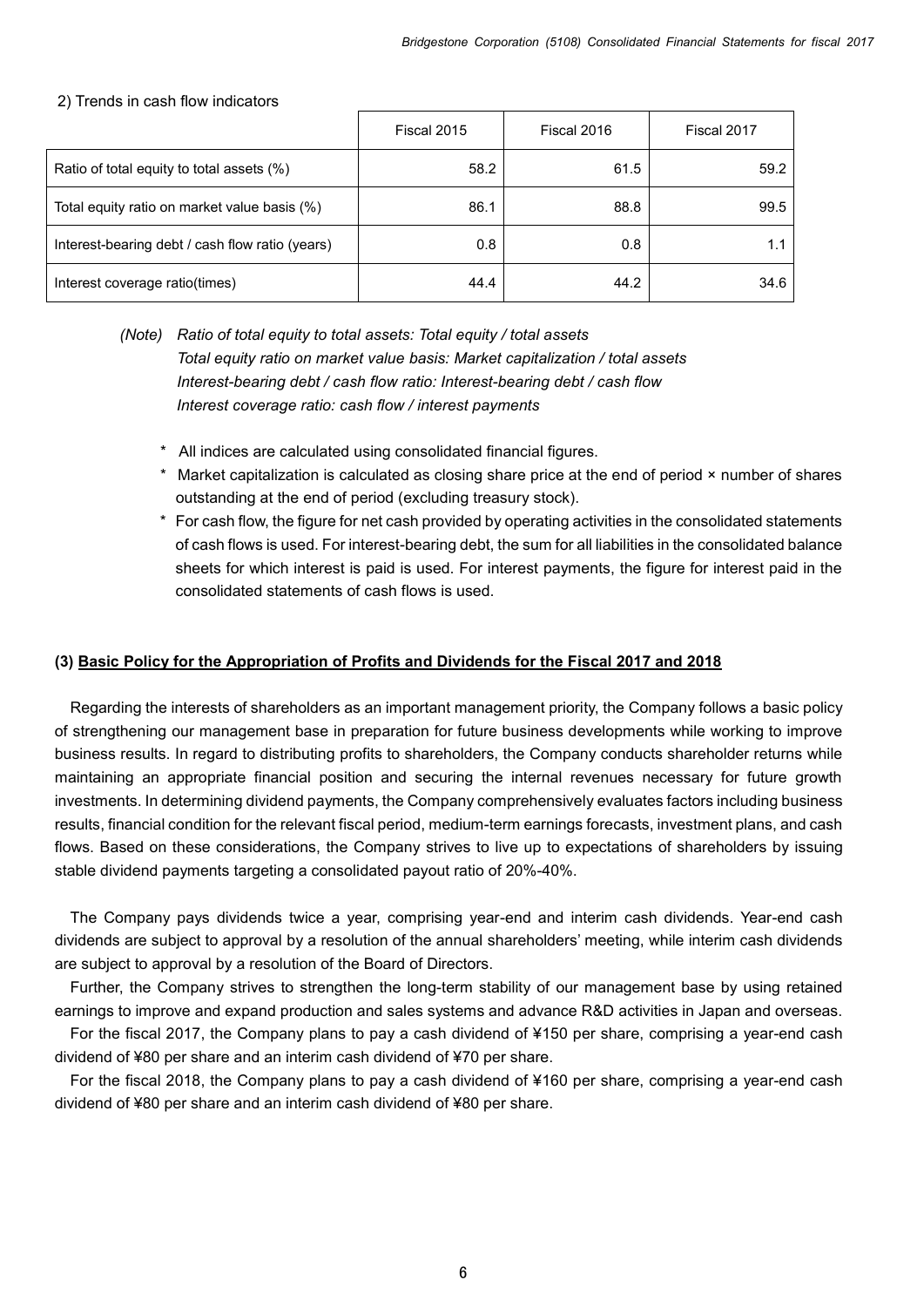# **2. BRIDGESTONE Group's Major Subsidiaries and Business Relation Flowchart**

AS OF DECEMBER 31, 2017

Flow of products and services ┶





\* Renaming of subsidiary in Australia

As of January 1, 2018, BRIDGESTONE EARTHMOVER TYRES PTY. LTD. was renamed BRIDGESTONE MINING SOLUTIONS AUSTRALIA PTY. LTD.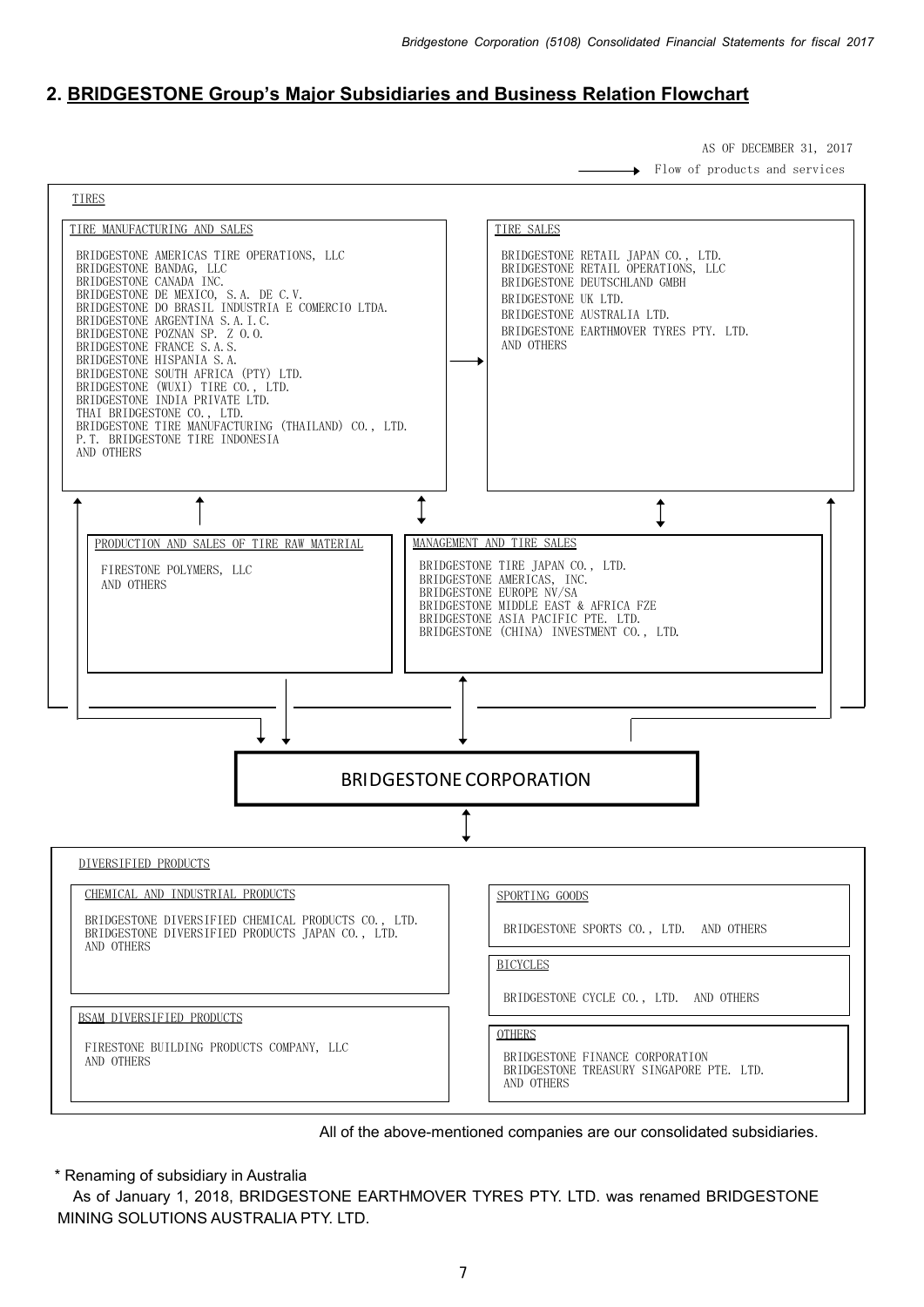#### **3. Management Policies**

#### **(1) Basic Management Policies**

The Group follows a corporate philosophy that consists of the mission "Serving Society with Superior Quality." The four foundations for fulfilling this mission are: "*Seijitsu-Kyocho* [Integrity and Teamwork];" "*Shinshu-Dokuso* [Creative Pioneering];" "*Genbutsu-Genba* [Decision-Making Based on Verified, On-Site Observations];" and "*Jukuryo-Danko* [Decisive Action after Thorough Planning]," as well as the Safety Mission Statement, the Quality Mission Statement, and the Environmental Mission Statement. Based on this corporate philosophy, the Group will pursue its ultimate goal of becoming "a truly global company" and achieving "Dan-Totsu in all aspects of our business." Further, as a responsible global company, the Group respects the social culture and values, complies with laws and statutory regulations, protects the global environment, and contributes through socially responsible activities in the countries in which the Group conducts business activities.

#### **(2) Management Strategies and Tasks**

The Group's operating environment is undergoing substantial change in a wide range of areas, including international relations, politics, economics, environmental issues, and technological innovation. Social structures and consumer attitudes are also changing significantly.

In this setting, to achieve the goals outlined above, the Group remains firmly committed to the principles of "Lean & Strategic" and "Optimize on a Group and Global basis." In other words, the Group maintains an optimum balance between short-term and mid- to long-term management measures, with a focus on "Lean" in the short-term and "Strategic" in the mid- to long-term. At the same time, the Group continues to implement management reforms, giving the highest priority to optimization on a Group and Global basis. The Group also aims to ensure the targets to be consistently delivered: "Growth: Exceed the industry average," "Overall: ROA 6%, OP 10%, ROE 12%," and "Each SBU: OP 10% (Respectively)," in the Mid-Term Management Plan (announced in October 2017).

In accordance with this fundamental approach, the Group makes full use of "the Strategic Business Unit (SBU) organization" and "the Mid-Term Management Plan (MTP)" as tools to continue to focus on three priority issues: "cultivating global corporate culture;" "developing human resources capable of global management;" and "upgrading the global management structure," helping to improve the quality and the speed of management reforms.

In regard to the first priority issue, "cultivating global corporate culture," the Group ensures group and global consistency, promoting the brand strategy as a part of a fully-integrated marketing strategy. In addition, as being one of just 13 Worldwide Olympic Partners and a Tokyo 2020 Paralympic Games Gold Partner, Bridgestone Corporation continues to strengthen its global brand through these partnerships. With the theme of "CHASE YOUR DREAM," Bridgestone Corporation launched "Team Bridgestone." This team consists of athlete ambassadors and contract athletes who are striving to be the very best, as well as those people who support them through their challenges. Furthermore, the Group tries to accelerate innovation through the use of information and communication technology (ICT) and company-wide value chains in an operating environment undergoing significant changes. The Group is striving to optimize global R&D structures and promote innovations in both technology and business models to globally expand the Group's highly competitive products and services and strengthen and develop business solutions. The Group will also continue making efforts to improve all aspects of its management. By taking these measures, the Group creates value for the customer and ensures its competitive advantage.

To achieve the second issue, "developing human resources capable of global management," the Group will implement measures, such as programs to develop global leaders. Further, the Group is enhancing the development of a work environment and human resources structure that allows diverse team members to demonstrate their full potential. To attain this objective, the Group has designated English as the official company language in international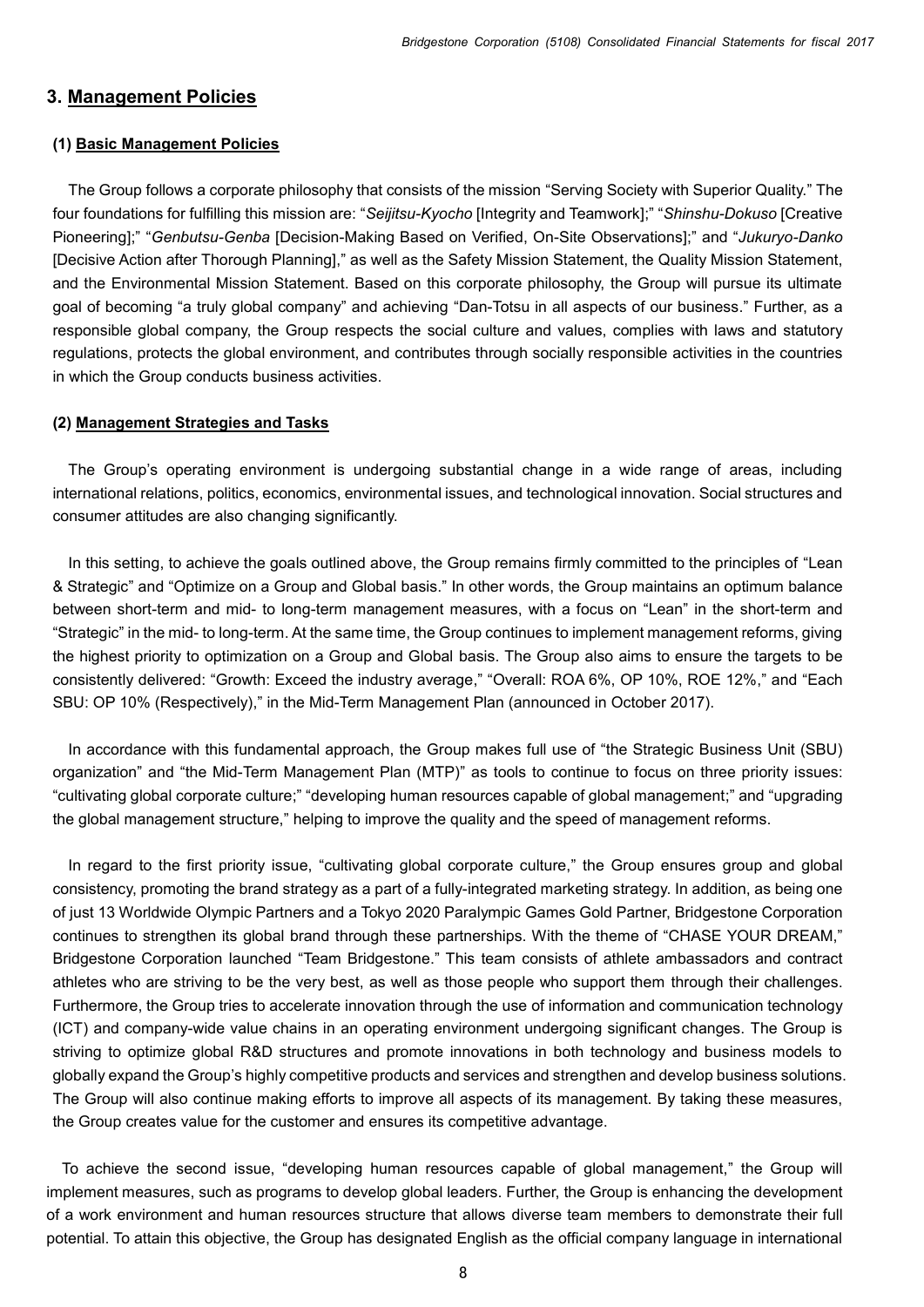meetings, including for the Global Executive Committee (Global EXCO), the highest body of global business execution.

In regard to the third issue, "upgrading the global management structure," the Group is focused on enhancing governance systems and expanding the diversified product business. To enhance governance systems, the Group has shifted to the "Company with Nominating Committee, etc." model of corporate governance in March 2016, to further improve its internal control systems and speed of decision-making. Aiming to evolve both the efficiency and effectiveness of management and business execution, the Group will continue to develop the global management system, such as clarifying authority and responsibility, optimizing allocation of decision-making authority, and reviewing the SBU organization structure. To expand the diversified products business, the Group works to ensure further growth and improvements of the diversified products business by expanding the Diversified Products Businesses on a global basis, developing the next-generation bicycle components with its innovative technology, and promoting Sports and Health class in the Sports Business. The Group will further strengthen its business solutions, including services, beyond the mere combination of various products, including tires.

In addition, the Group will increase efforts to enhance systems that support the fulfillment of its responsibilities to stakeholders. As for internal control, the Group will conduct reviews of its policy, when necessary, for the development of internal control systems to ensure the appropriateness of operations. In regard to corporate social responsibility (CSR), the Group formulated a CSR commitment, "Our Way to Serve," as a measures to build a sustainable society and strive to help address social issues in March 2017. The Group has clarified three Priority Areas: Mobility, People and Environment, and six Management Fundamentals expected of any responsible company, and the Group will utilize each of them as the wheels in order to improve the way people move, live, work, and play.

### **4. Basic Policy on the Selection of Accounting Standard**

The Group prepares and discloses our Consolidated Financial Statements in accordance with "Japanese Generally Accepted Accounting Principles". With respect to International Financial Reporting Standards (IFRS), the Group has the plan for voluntary adoption of IFRS in the future. The time of adoption is under consideration.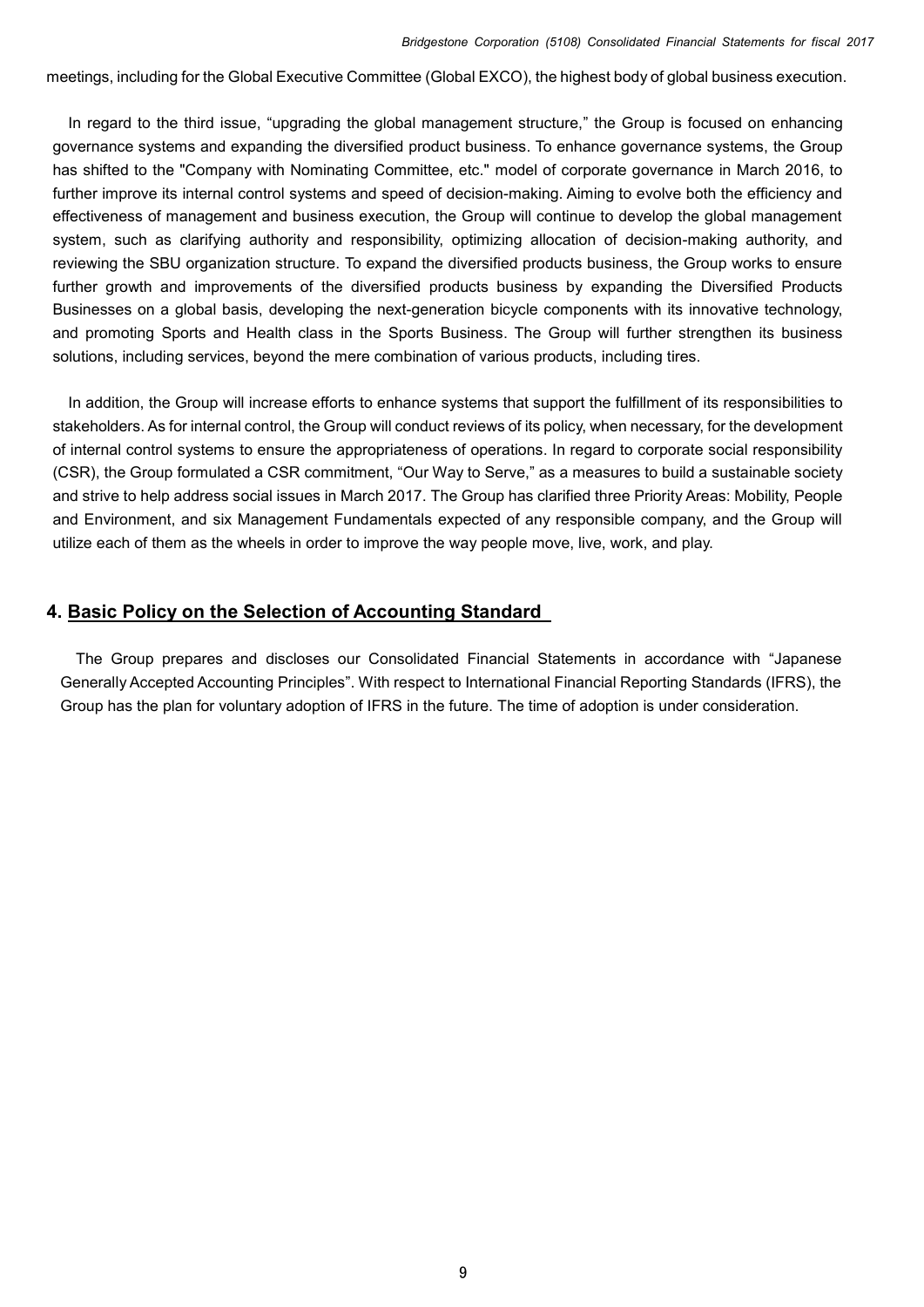# **5. Consolidated Financial Statements and Primary Notes**

# **(1) Consolidated Balance Sheet**

|                                        |                           | (Yen in millions)         |
|----------------------------------------|---------------------------|---------------------------|
|                                        | FY 2016                   | FY 2017                   |
|                                        | (As of December 31, 2016) | (As of December 31, 2017) |
| Assets                                 |                           |                           |
| <b>Current Assets</b>                  |                           |                           |
| Cash and deposits                      | 483,006                   | 511,895                   |
| Notes and accounts receivable          | 455,218                   | 503,412                   |
| Short-term investments                 | 167,697                   | 221,680                   |
| Merchandise and finished products      | 377,412                   | 397,253                   |
| Work in process                        | 35,469                    | 36,787                    |
| Raw materials and supplies             | 144,527                   | 156,142                   |
| Deferred tax assets                    | 69,657                    | 59,854                    |
| Other                                  | 105,340                   | 117,071                   |
| Allowance for doubtful accounts        | (16, 179)                 | (17,062)                  |
| <b>Total Current Assets</b>            | (Note2)<br>1,822,150      | (Note2)<br>1,987,036      |
| <b>Fixed Assets</b>                    |                           |                           |
| Tangible fixed assets                  |                           |                           |
| Buildings and structures, net          | 526,688                   | 555,770                   |
| Machinery, equipment and vehicles, net | 505,685                   | 517,639                   |
| Land                                   | 167,296                   | 163,452                   |
| Construction in progress               | 160,752                   | 146,160                   |
| Other, net                             | 88,703                    | 90,023                    |
| <b>Total Tangible Fixed Assets</b>     | (Note1)<br>1,449,126      | (Note1)<br>1,473,046      |
| Intangible fixed assets                |                           |                           |
| Goodwill                               | 22,935                    | 43,781                    |
| Other                                  | 51,208                    | 61,248                    |
| Total Intangible fixed assets          | 74,144                    | 105,029                   |
| Investments and other assets           |                           |                           |
| Investments in securities              | (Note3)<br>263,549        | (Note3)<br>278,802        |
| Long-term loans receivable             | 5,071                     | 6,141                     |
| Deferred tax assets                    | 37,172                    | 40,578                    |
| Net defined benefit assets             | 2,039                     | 1,345                     |
| Other                                  | 64,507                    | 68,649                    |
| Allowance for doubtful accounts        | (1,730)                   | (1,591)                   |
| Total Investments and Other Assets     | 370,609                   | 393,925                   |
| <b>Total Fixed Assets</b>              | (Note2)<br>1,893,880      | (Note2)<br>1,972,002      |
| <b>Total Assets</b>                    | 3,716,030                 | 3,959,038                 |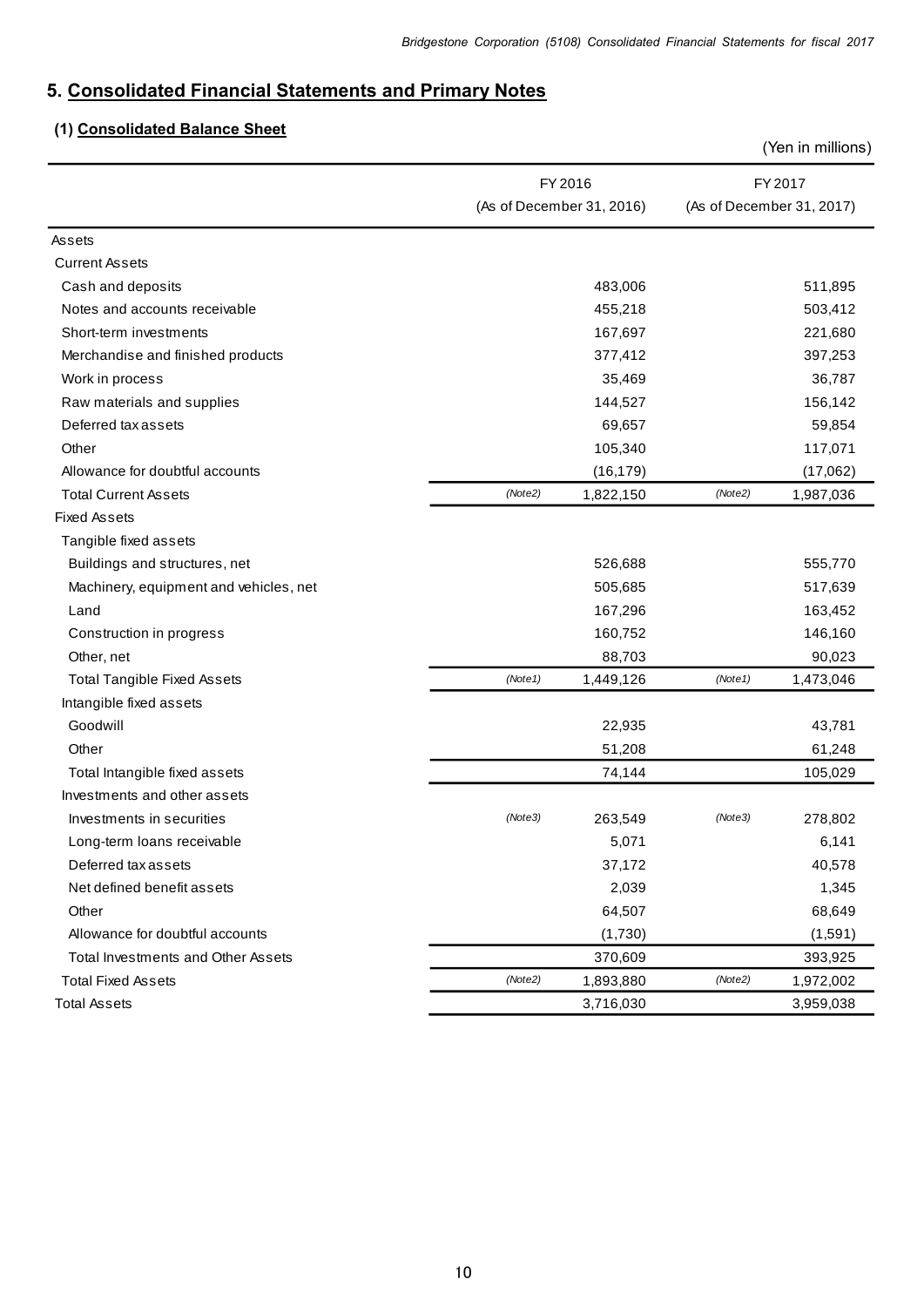|                                               | FY 2016                   | FY 2017                   |
|-----------------------------------------------|---------------------------|---------------------------|
|                                               | (As of December 31, 2016) | (As of December 31, 2017) |
| Liabilities                                   |                           |                           |
| <b>Current Liabilities</b>                    |                           |                           |
| Notes and accounts payable                    | 195,603                   | 232,698                   |
| Short-term borrowings                         | 174,678                   | 124,606                   |
| Current portion of bonds                      |                           | 20,000                    |
| Lease obligations                             | 1,017                     | 14,117                    |
| Income taxes payable                          | 22,722                    | 66,453                    |
| Deferred tax liabilities                      | 2,144                     | 4,817                     |
| Provision for sales returns                   | 3,471                     | 3,603                     |
| Accounts payable-other                        | 168,714                   | 169,144                   |
| Accrued expenses                              | 221,738                   | 223,777                   |
| Other                                         | 59,744                    | 51,328                    |
| <b>Total Current Liabilities</b>              | 849,834                   | 910,545                   |
| Long-term Liabilities                         |                           |                           |
| <b>Bonds</b>                                  | 90,000                    | 220,000                   |
| Long-term borrowings                          | 70,458                    | 51,728                    |
| Lease obligations                             | 6,616                     | 28,576                    |
| Deferred tax liabilities                      | 50,214                    | 53,344                    |
| Warranty reserve                              | 27,620                    | 28,419                    |
| Provision for environmental remediation       | 2,018                     | 1,696                     |
| Provision for reorganization of R&D           |                           |                           |
| and manufacturing base                        | 13,951                    | 8,322                     |
| Net defined benefit liability                 | 215,072                   | 202,864                   |
| Other                                         | 44,345                    | 50,803                    |
| Total Long-term Liabilities                   | 520,296                   | 645,754                   |
| <b>Total Liabilities</b>                      | 1,370,130                 | 1,556,300                 |
| Net Assets                                    |                           |                           |
| Shareholders' Equity                          |                           |                           |
| Common stock                                  | 126,354                   | 126,354                   |
| Capital surplus                               | 123,005                   | 122,984                   |
| Retained earnings                             | 2,163,115                 | 2,342,822                 |
| Treasury stock-at cost                        | (56, 151)                 | (206, 052)                |
| <b>Total Shareholders' Equity</b>             | 2,356,323                 | 2,386,108                 |
| Accumulated Other Comprehensive Income        |                           |                           |
| Net unrealized gain(loss) on                  |                           |                           |
| available-for-sale securities                 | 174,197                   | 176,686                   |
| Deferred gain(loss) on derivative instruments | (1,720)                   | (55)                      |
| Foreign currency translation adjustments      | (107, 242)                | (93, 479)                 |
| Remeasurements of defined benefit plans       | (137, 698)                | (127, 112)                |
| Total Accumulated Other Comprehensive         |                           |                           |
| Income                                        | (72, 463)                 | (43,960)                  |
| <b>Stock Acquisition Rights</b>               | 2,975                     | 3,629                     |
| Non-controlling Interests                     | 59,063                    | 56,961                    |
| <b>Total Net Assets</b>                       | 2,345,899                 | 2,402,738                 |
| <b>Total Liabilities and Net Assets</b>       | 3,716,030                 | 3,959,038                 |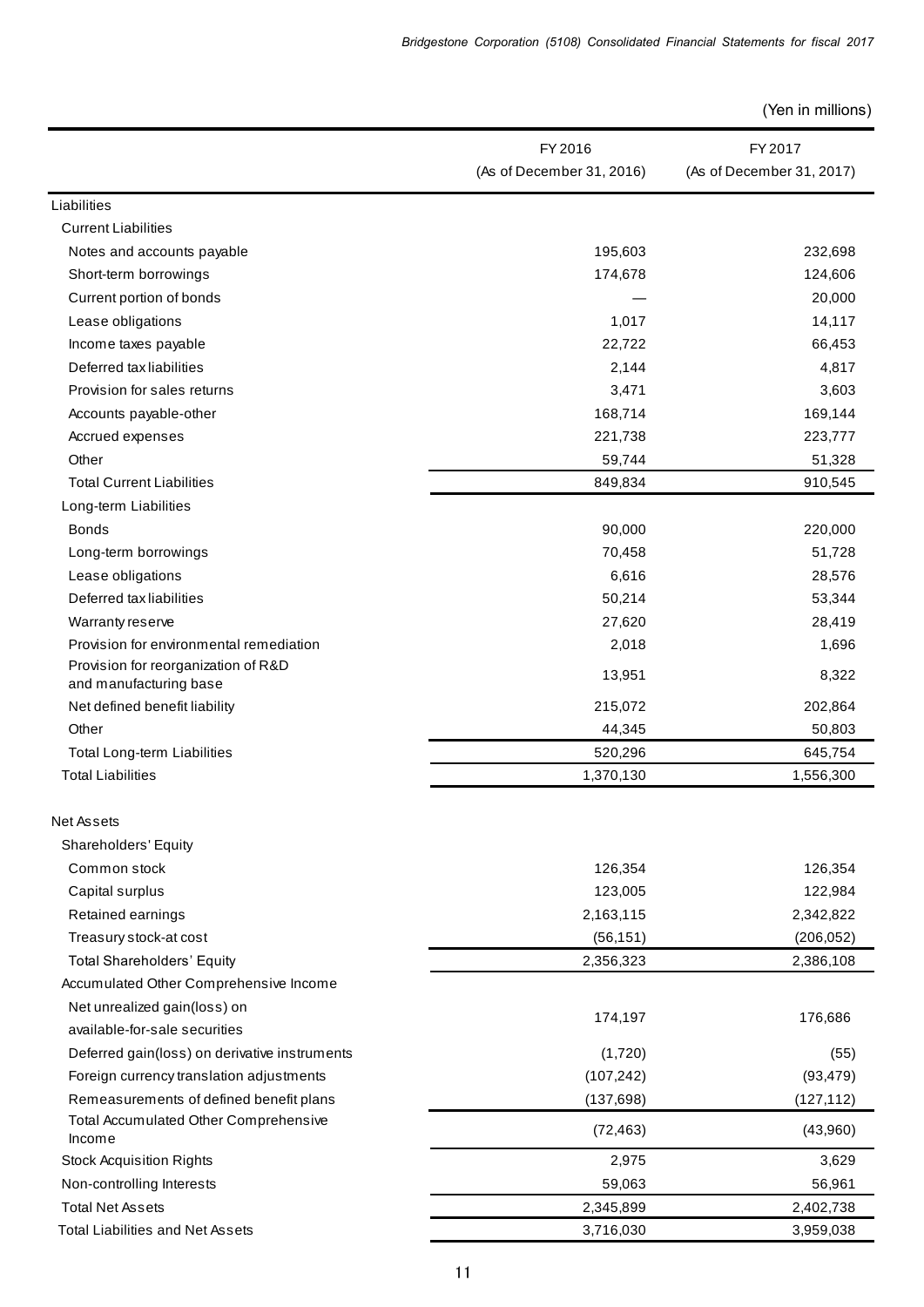# **(2) Consolidated Statement of Income and Consolidated Statement of Comprehensive Income**

(Consolidated Statement of Income)

|                                                                         | Previous Year<br>(Year ended |         | <b>Current Year</b><br>(Year ended |
|-------------------------------------------------------------------------|------------------------------|---------|------------------------------------|
|                                                                         | December 31, 2016)           |         | December 31, 2017)                 |
| <b>Net Sales</b>                                                        | 3,337,017                    |         | 3,643,427                          |
| <b>Cost of Sales</b>                                                    | 1,972,475                    |         | 2,262,589                          |
| <b>Gross Profit</b>                                                     | 1,364,541                    |         | 1,380,838                          |
| Selling, General and Administrative Expenses                            |                              |         |                                    |
| Goods freightage expenses                                               | 147,502                      |         | 170,686                            |
| Advertising and promotion expenses                                      | 121,228                      |         | 119,148                            |
| Salaries, allowances and bonuses                                        | 246,347                      |         | 258,942                            |
| Retirement benefit expenses                                             | 19,672                       |         | 24,198                             |
| Depreciation                                                            | 31,374                       |         | 33,628                             |
| Research and development expenses                                       | (Note1)<br>95,403            | (Note1) | 99,791                             |
| Other                                                                   | 253,462                      |         | 255,393                            |
| Total Selling, General and<br>Administrative Expenses                   | 914,992                      |         | 961,791                            |
| Operating Income                                                        | 449,548                      |         | 419,047                            |
| Non-operating Income                                                    |                              |         |                                    |
| Interest income                                                         | 5,030                        |         | 6,336                              |
| Dividend income                                                         | 8,135                        |         | 7,803                              |
| Other                                                                   | 13,375                       |         | 15,225                             |
| Total Non-operating Income                                              | 26,541                       |         | 29,366                             |
| Non-operating Expenses                                                  |                              |         |                                    |
| Interest expense                                                        | 10,169                       |         | 12,104                             |
| Foreign currency exchange loss                                          | 7,802                        |         | 8,508                              |
| Other                                                                   | 25,585                       |         | 27,236                             |
| <b>Total Non-operating Expenses</b>                                     | 43,556                       |         | 47,849                             |
| Ordinary Income                                                         | 432,534                      |         | 400,564                            |
| Extraordinary Income                                                    |                              |         |                                    |
| Gain on sales of investment securities                                  | 11,117                       |         | 28,595                             |
| Gain on sales of shares of subsidiaries and<br>associates               |                              |         | 10,616                             |
| <b>Total Extraordinary Income</b>                                       | 11,117                       |         | 39,211                             |
| <b>Extraordinary Loss</b>                                               |                              |         |                                    |
| Impairment loss                                                         | (Note2)<br>4,414             | (Note2) | 10,122                             |
| Expenses related to relocation of head office<br>of Americas Operations |                              | (Note3) | 4,745                              |
| Loss related to civil litigation in the Americas                        |                              | (Note4) | 4,484                              |
| Loss related to reorganization of R&D<br>and manufacturing base         | 17,649<br>(Note5)            |         |                                    |
| <b>Total Extraordinary Loss</b>                                         | 22,063                       |         | 19,353                             |
| Income before Income Taxes and<br>Non-controlling Interests             | 421,588                      |         | 420,422                            |
| Income Taxes - Current                                                  | 113,488                      |         | 124,708                            |
| Income Taxes - Deferred                                                 | 32,661                       |         | (1,702)                            |
| <b>Total Income Taxes</b>                                               | 146,150                      |         | 123,006                            |
| Income before Non-Controlling Interests                                 | 275,438                      |         | 297,416                            |
| Profit Attributable to Non-controlling Interests                        | 9,887                        |         | 9,140                              |
| Profit Attributable to Owners of Parent                                 | 265,550                      |         | 288,275                            |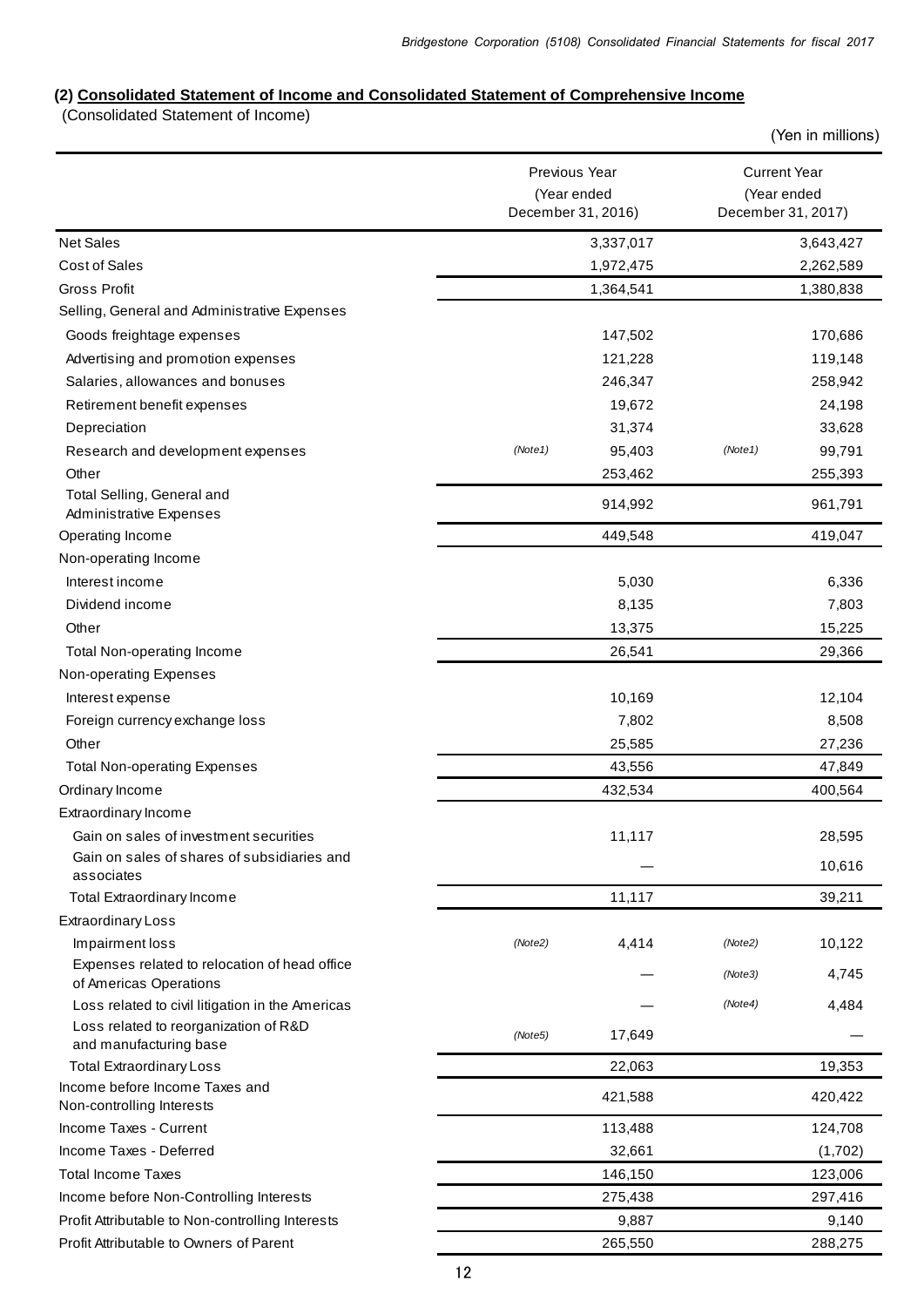# (Consolidated Statement of Comprehensive Income)

|                                                            | Previous Year<br>(Year ended<br>December 31, 2016) | <b>Current Year</b><br>(Year ended<br>December 31, 2017) |
|------------------------------------------------------------|----------------------------------------------------|----------------------------------------------------------|
| Income before Non-controlling Interests                    | 275,438                                            | 297,416                                                  |
| Other Comprehensive Income (loss)                          |                                                    |                                                          |
| Unrealized gain (loss) on available-for-sale<br>securities | (18, 109)                                          | 2,471                                                    |
| Deferred gain (loss) on derivative instruments             | (1,069)                                            | 1,560                                                    |
| Foreign currency translation adjustments                   | (59,702)                                           | 14,722                                                   |
| Remeasurements of defined benefit plans                    | (3,375)                                            | 10,073                                                   |
| Share of other comprehensive income in<br>affiliates       | (2,068)                                            | (590)                                                    |
| Total Other Comprehensive Income                           | (84, 325)                                          | 28,237                                                   |
| Comprehensive Income                                       | 191,112                                            | 325,654                                                  |
| Comprehensive income attributable to:                      |                                                    |                                                          |
| Owners of parent                                           | 183,959                                            | 316,778                                                  |
| Non-controlling interests                                  | 7,153                                              | 8,875                                                    |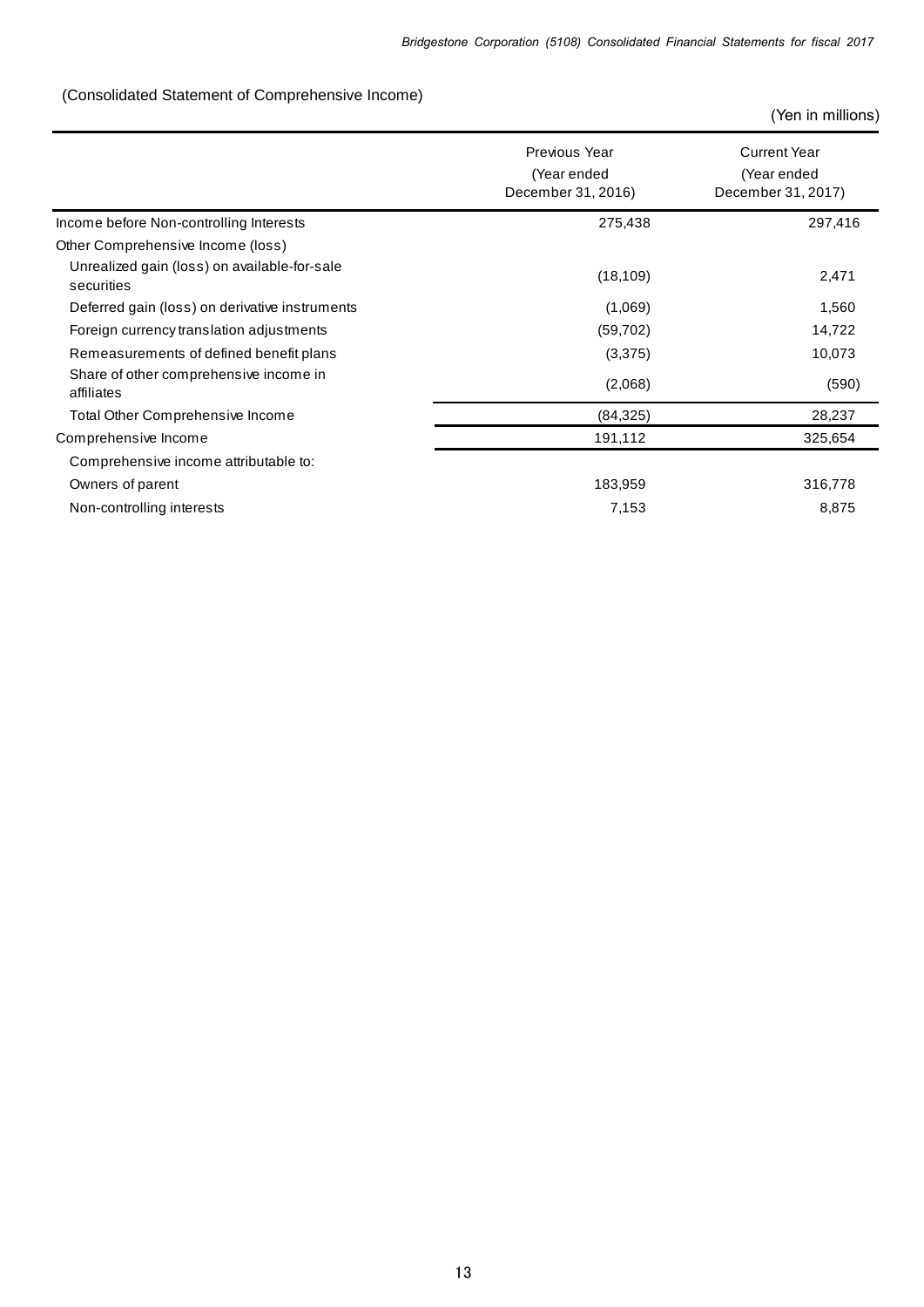# **(3) Consolidated Statement of Changes in Net Assets**

Previous Year (Year ended December 31, 2016) (Yen in millions)

|                                                         | Shareholders' equity |                 |                      |                            |            |  |
|---------------------------------------------------------|----------------------|-----------------|----------------------|----------------------------|------------|--|
|                                                         | Common stock         | Capital surplus | Retained<br>earnings | Treasury stock-<br>at cost | Total      |  |
| Beginning balance                                       | 126,354              | 123,025         | 2,014,497            | (56, 212)                  | 2,207,664  |  |
| Cumulative effects of changes<br>in accounting policies |                      |                 | (7, 280)             |                            | (7, 280)   |  |
| Restated balance                                        | 126,354              | 123,025         | 2,007,216            | (56, 212)                  | 2,200,383  |  |
| (Changes in the year)                                   |                      |                 |                      |                            |            |  |
| Cash dividends                                          |                      |                 | (109, 652)           |                            | (109, 652) |  |
| Profit attributable to<br>owners of parent              |                      |                 | 265,550              |                            | 265,550    |  |
| Purchase of treasury stock                              |                      |                 |                      | (4)                        | (4)        |  |
| Disposal of treasury stock                              |                      | (18)            |                      | 65                         | 46         |  |
| Purchase of shares of<br>consolidated subsidiaries      |                      | (0)             |                      |                            | (0)        |  |
| Net changes in the year                                 |                      |                 |                      |                            |            |  |
| Total changes in the year                               |                      | (19)            | 155,898              | 61                         | 155,940    |  |
| Ending balance                                          | 126,354              | 123,005         | 2,163,115            | (56, 151)                  | 2,356,323  |  |

|                                                         | Accumulated other comprehensive income                                   |                                                         |                                                   |                                               |                                |                                  |
|---------------------------------------------------------|--------------------------------------------------------------------------|---------------------------------------------------------|---------------------------------------------------|-----------------------------------------------|--------------------------------|----------------------------------|
|                                                         | Net unrealized<br>gain (loss)<br>on available-<br>for-sale<br>securities | Deferred<br>gain (loss)<br>on derivative<br>instruments | Foreign<br>currency<br>translation<br>adjustments | Remeasurements<br>of defined benefit<br>plans | Stock<br>acquisition<br>rights | Non-<br>controlling<br>interests |
| Beginning balance                                       | 192,324                                                                  | (776)                                                   | (55, 406)                                         | (134, 736)                                    | 2,469                          | 70,473                           |
| Cumulative effects of changes<br>in accounting policies |                                                                          |                                                         | 7,667                                             | 55                                            |                                |                                  |
| Restated balance                                        | 192,324                                                                  | (776)                                                   | (47, 739)                                         | (134,680)                                     | 2,469                          | 70,473                           |
| (Changes in the year)                                   |                                                                          |                                                         |                                                   |                                               |                                |                                  |
| Cash dividends                                          |                                                                          |                                                         |                                                   |                                               |                                |                                  |
| Profit attributable to<br>owners of parent              |                                                                          |                                                         |                                                   |                                               |                                |                                  |
| Purchase of treasury stock                              |                                                                          |                                                         |                                                   |                                               |                                |                                  |
| Disposal of treasury stock                              |                                                                          |                                                         |                                                   |                                               |                                |                                  |
| Purchase of shares of<br>consolidated subsidiaries      |                                                                          |                                                         |                                                   |                                               |                                |                                  |
| Net changes in the year                                 | (18, 126)                                                                | (944)                                                   | (59, 503)                                         | (3,017)                                       | 506                            | (11, 409)                        |
| Total changes in the year                               | (18, 126)                                                                | (944)                                                   | (59, 503)                                         | (3,017)                                       | 506                            | (11, 409)                        |
| Ending balance                                          | 174,197                                                                  | (1,720)                                                 | (107, 242)                                        | (137, 698)                                    | 2,975                          | 59,063                           |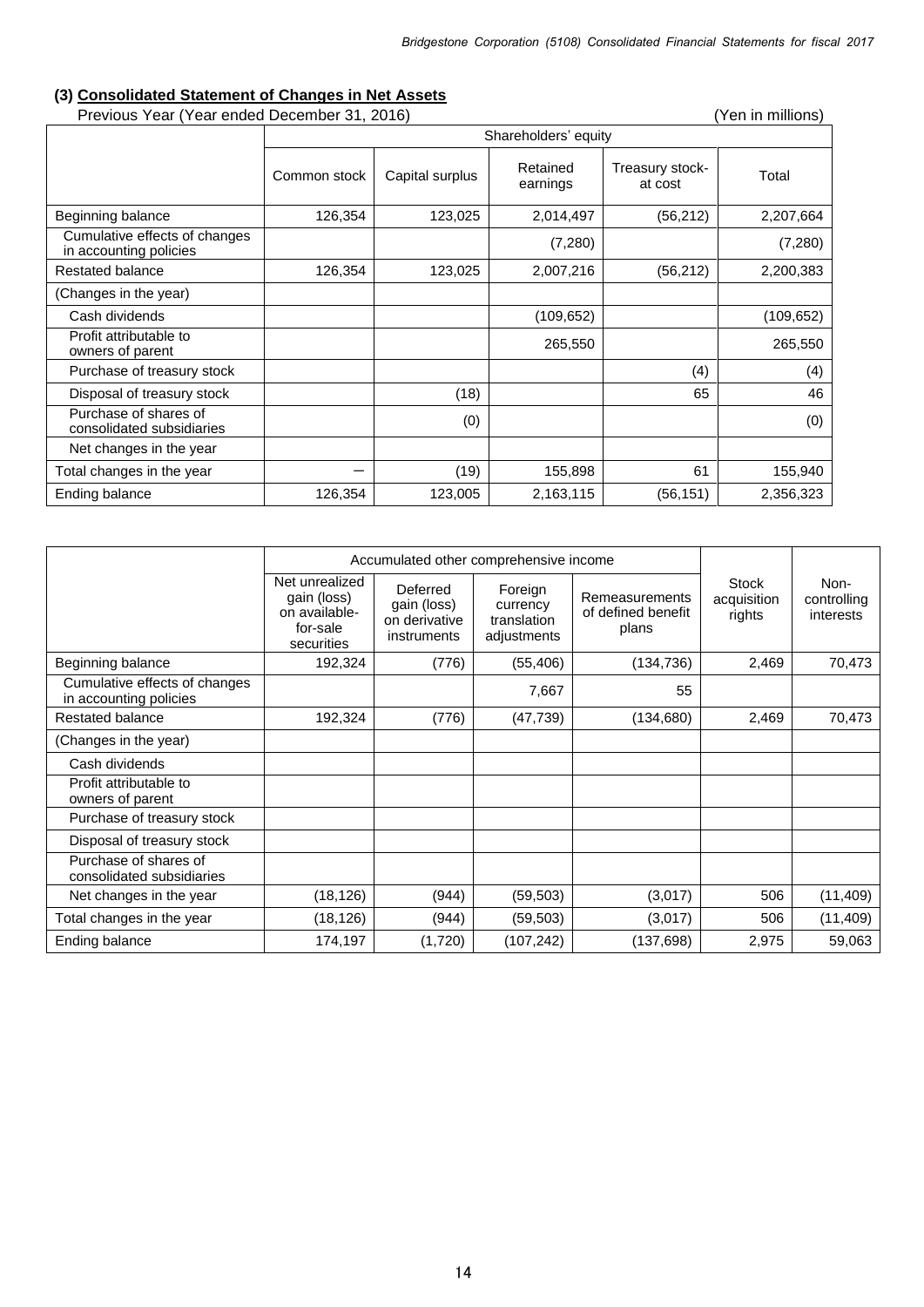|  | Current Year (Year ended December 31, 2017) |  |
|--|---------------------------------------------|--|
|--|---------------------------------------------|--|

|                                                    |              | Shareholders' equity |                      |                            |            |  |
|----------------------------------------------------|--------------|----------------------|----------------------|----------------------------|------------|--|
|                                                    | Common stock | Capital surplus      | Retained<br>earnings | Treasury stock-<br>at cost | Total      |  |
| Beginning balance                                  | 126,354      | 123,005              | 2,163,115            | (56, 151)                  | 2,356,323  |  |
| (Changes in the year)                              |              |                      |                      |                            |            |  |
| Cash dividends                                     |              |                      | (108, 463)           |                            | (108, 463) |  |
| Profit attributable to<br>owners of parent         |              |                      | 288,275              |                            | 288,275    |  |
| Purchase of treasury stock                         |              |                      |                      | (150, 012)                 | (150, 012) |  |
| Disposal of treasury stock                         |              | (21)                 |                      | 111                        | 90         |  |
| Purchase of shares of<br>consolidated subsidiaries |              |                      | (105)                |                            | (105)      |  |
| Net changes in the year                            |              |                      |                      |                            |            |  |
| Total changes in the year                          |              | (21)                 | 179,707              | (149, 901)                 | 29,784     |  |
| Ending balance                                     | 126,354      | 122,984              | 2,342,822            | (206, 052)                 | 2,386,108  |  |
|                                                    |              |                      |                      |                            |            |  |

|                                                    | Accumulated other comprehensive income                                   |                                                         |                                                   |                                               |                                |                                  |
|----------------------------------------------------|--------------------------------------------------------------------------|---------------------------------------------------------|---------------------------------------------------|-----------------------------------------------|--------------------------------|----------------------------------|
|                                                    | Net unrealized<br>gain (loss)<br>on available-<br>for-sale<br>securities | Deferred<br>gain (loss)<br>on derivative<br>instruments | Foreign<br>currency<br>translation<br>adjustments | Remeasurements<br>of defined benefit<br>plans | Stock<br>acquisition<br>rights | Non-<br>controlling<br>interests |
| Beginning balance                                  | 174,197                                                                  | (1,720)                                                 | (107, 242)                                        | (137,698)                                     | 2,975                          | 59,063                           |
| (Changes in the year)                              |                                                                          |                                                         |                                                   |                                               |                                |                                  |
| Cash dividends                                     |                                                                          |                                                         |                                                   |                                               |                                |                                  |
| Profit attributable to<br>owners of parent         |                                                                          |                                                         |                                                   |                                               |                                |                                  |
| Purchase of treasury stock                         |                                                                          |                                                         |                                                   |                                               |                                |                                  |
| Disposal of treasury stock                         |                                                                          |                                                         |                                                   |                                               |                                |                                  |
| Purchase of shares of<br>consolidated subsidiaries |                                                                          |                                                         |                                                   |                                               |                                |                                  |
| Net changes in the year                            | 2,489                                                                    | 1,665                                                   | 13,762                                            | 10,585                                        | 653                            | (2, 102)                         |
| Total changes in the year                          | 2,489                                                                    | 1,665                                                   | 13,762                                            | 10,585                                        | 653                            | (2, 102)                         |
| Ending balance                                     | 176,686                                                                  | (55)                                                    | (93, 479)                                         | (127,112)                                     | 3,629                          | 56,961                           |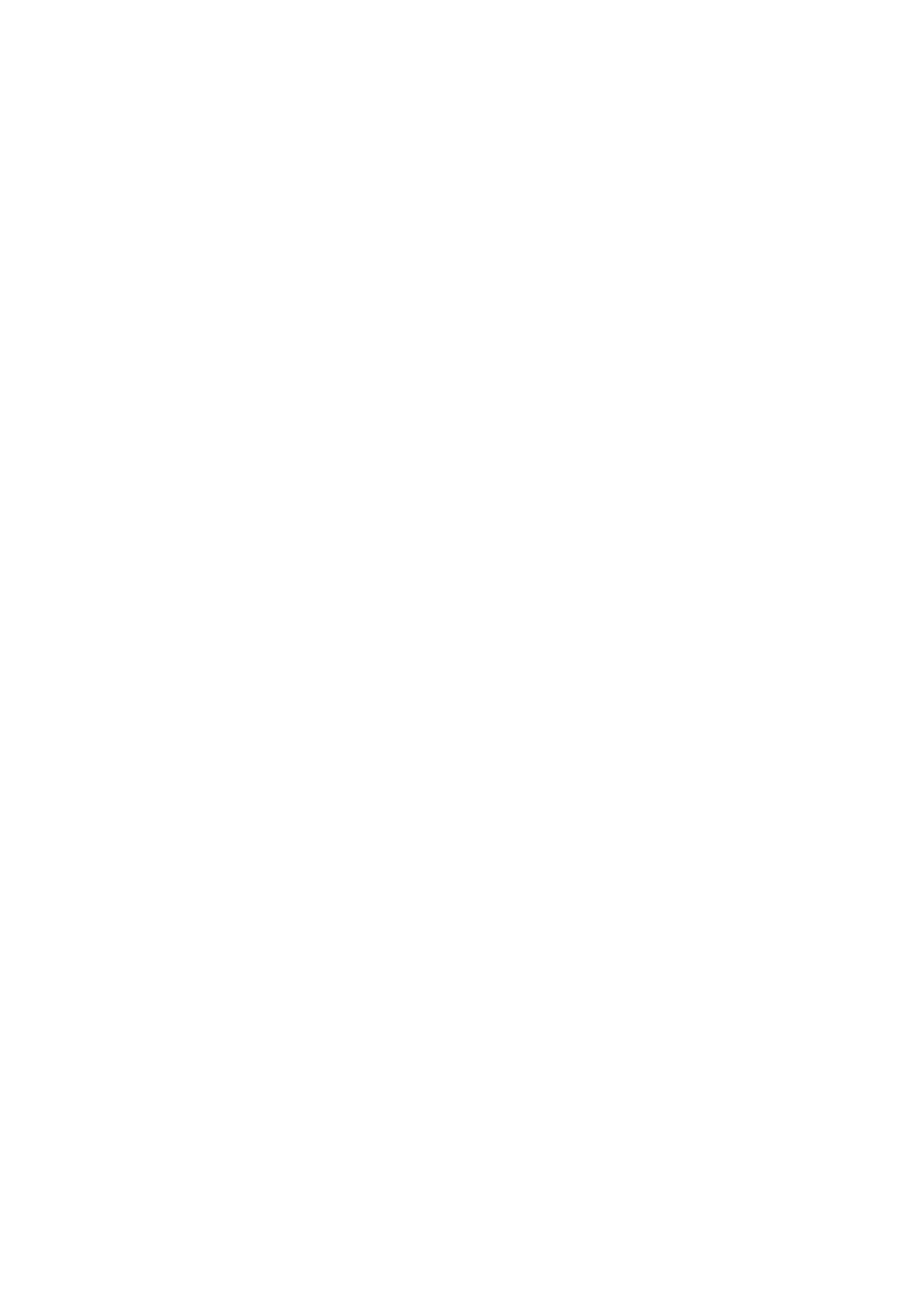|                                                                          | Previous Year<br>(Year ended<br>December 31, 2016) | <b>Current Year</b><br>(Year ended<br>December 31, 2017) |
|--------------------------------------------------------------------------|----------------------------------------------------|----------------------------------------------------------|
| Cash Flows from Financing Activities                                     |                                                    |                                                          |
| Net increase (decrease) in short-term<br>borrowings and commercial paper | (8, 174)                                           | 25,607                                                   |
| Proceeds from long-term borrowings                                       | 19,463                                             | 37,164                                                   |
| Repayments of long-term borrowings                                       | (68, 395)                                          | (131, 848)                                               |
| Proceeds from issuance of bonds                                          |                                                    | 150,000                                                  |
| Payments for redemption of bonds                                         | (30,000)                                           |                                                          |
| Purchase of treasury shares                                              | (4)                                                | (150, 012)                                               |
| Cash dividends paid                                                      | (109, 386)                                         | (108, 654)                                               |
| Cash dividends paid to non-controlling interests                         | (19, 267)                                          | (11, 015)                                                |
| Other                                                                    | (639)                                              | (1,310)                                                  |
| Net Cash Used in Financing Activities                                    | (216, 404)                                         | (190,069)                                                |
| Effect of Exchange Rate Changes on Cash and<br>Cash Equivalents          | (4, 840)                                           | 2,794                                                    |
| Net Increase (Decrease) in Cash and Cash<br>Equivalents                  | 45,014                                             | 30,056                                                   |
| Cash and Cash Equivalents at Beginning of Year                           | 426,727                                            | 471,741                                                  |
| Cash and Cash Equivalents at End of Year                                 | 471,741<br>(Note1)                                 | 501,797<br>(Note1)                                       |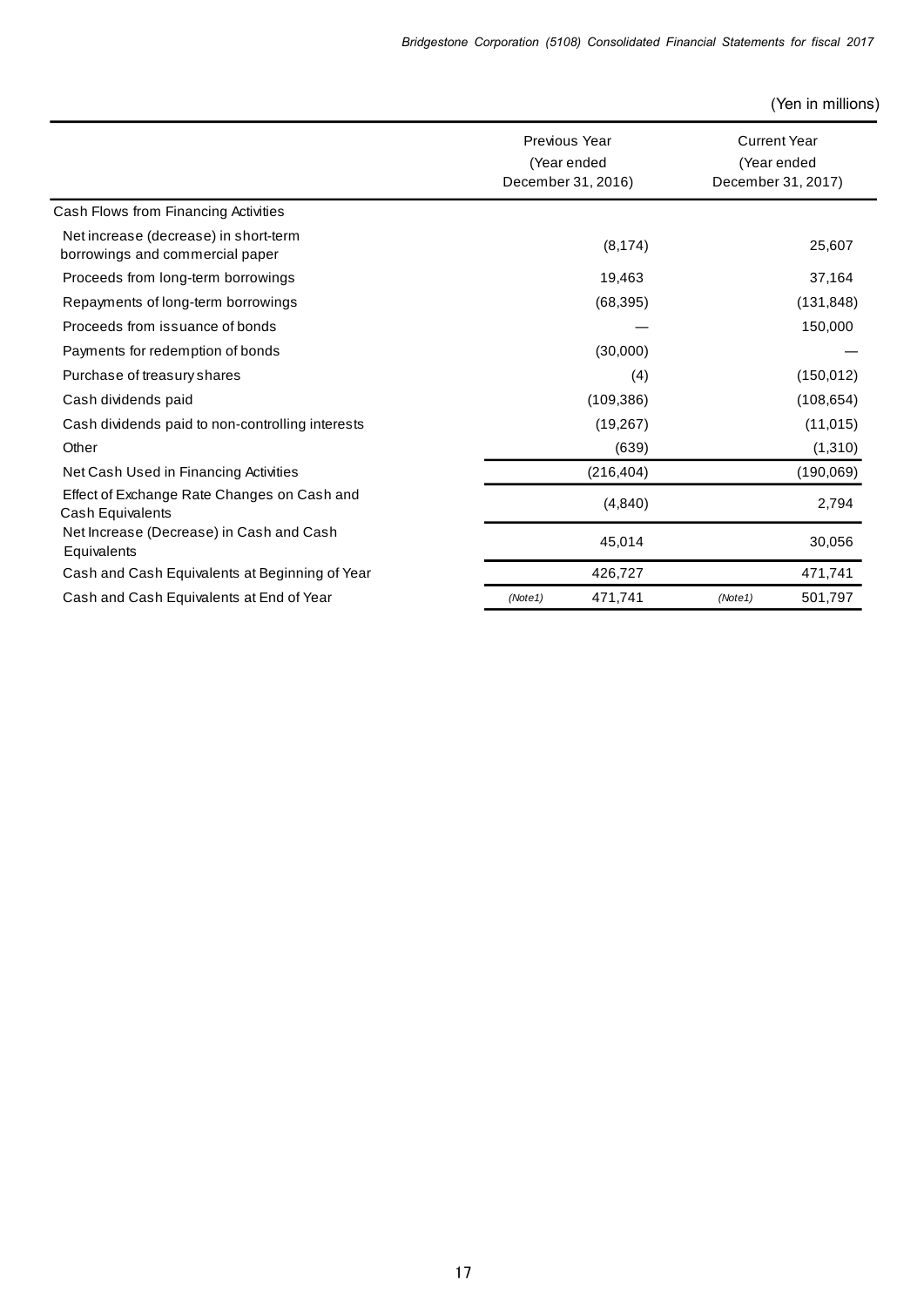### **(5) Notes to the Consolidated Financial Statements (Notes regarding going concern assumption)**

Not applicable

#### **(Basic important matters for preparation of consolidated financial statements)**

- 1. Scope of consolidation
	- 1) Number of consolidated subsidiaries: 288 companies
		- Names of principal companies:

Refer to "2. BRIDGESTONE Group's Major Subsidiaries and Business Relation Flowchart"

- Changes in the scope of consolidation:
	- Additions: 15 companies (mainly, increased by acquisition)
	- Deletions: 21 companies (mainly, decreased by disposal)
- 2) There are no non-consolidated subsidiaries.
- 2. Scope of application of equity-method accounting
	- 1) Number of equity-method affiliates: 147 companies
		- Name of principal company
		- BRISA BRIDGESTONE SABANCI LASTIK SANAYI VE TICARET A.S.
		- Changes in the scope of equity-method accounting
			- Additions: 2 companies (increased by investment)

Deletions: 3 companies (mainly, decreased by disposal)

- 2) There are no non-consolidated subsidiaries or affiliates to which equity-method accounting is not applied.
- 3. Fiscal year of consolidated subsidiaries

 BRIDGESTONE INDIA PRIVATE Ltd.'s fiscal year ends on March 31. Its financial statements are prepared on the basis of a provisional settlement of account conforming to the accounts settlement performed as of the date of the consolidated financial statements.

4. Summary of significant accounting policies

1) Valuation policies and methods for investments in securities

Available-for-sale-securities

With market value  $-$  Fair value based on the market price, etc., at the fiscal year end. (Unrealized gain and loss, net of tax are recorded in net assets, and the moving-average method is used to calculate the cost of securities sold.) Without market value  $-$  Primarily the moving-average cost method.

- 2) Valuation policies and methods for derivatives In principle, fair value.
- 3) Valuation policies and methods for inventories

Inventories are principally stated at lower of cost determined by the moving-average method or net selling value. Meanwhile, inventories held by subsidiaries in the Americas are substantially stated at the lower of cost, which is determined principally by the last-in, first-out method.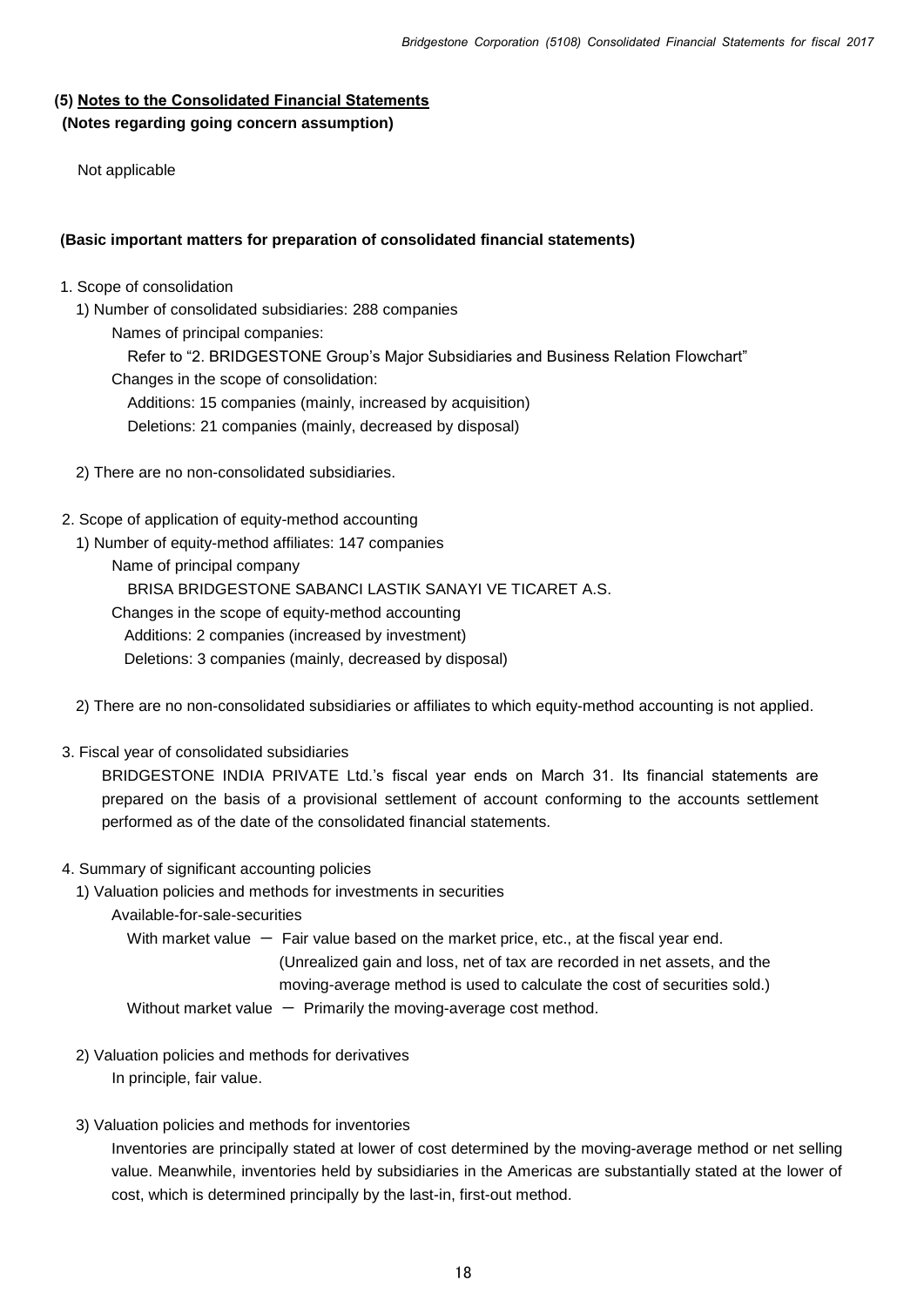#### 4) Depreciation method for fixed assets

 For tangible fixed assets, the declining-balance method is used at BRIDGESTONE CORPORATION (the "Company") and its domestic subsidiaries, and the straight-line method is used at its overseas subsidiaries. For intangible fixed assets, the straight-line method is used.

#### 5) Accounting policies for reserves and allowances

a) Allowance for doubtful accounts

In order to reserve for loss from the nonpayment of claims, the actual credit loss rate is used to calculate the amount to be recorded for general claims and for designated claims for which there is a concern of nonpayment, an amount based on the evaluation of potential loss in the receivables outstanding is recorded.

#### b) Provision for sales returns

Principally, in order to provide for future losses on the return of snow tires, historical losses are used to estimate the amount of future losses, and that amount is recorded.

#### c) Warranty reserve

Warranty reserve , included in other liabilities, is estimated and recorded at the time of sale to provide for future potential costs, such as costs related to after-sales services, in amounts considered to be appropriate based on past experience of the Company and its subsidiaries (collectively, the "Group").

#### d) Provision for environmental remediation

In order to reserve for outlays for legally required removal and disposal of polychlorinated biphenyl ("PCB") and other, the estimated amount of future obligations is recorded.

e) Provision for reorganization of R&D and manufacturing base

In order to reserve for outlays related to reorganization of R&D and manufacturing base, the estimated amount of future obligations is recorded.

#### 6) Accounting policies for retirement benefit

a) Method of attributing projected benefit to periods

To attribute projected benefit to periods of service up to the end of the current fiscal year, the Company, its domestic subsidiaries, and certain overseas subsidiaries attribute the benefit under the benefit formula basis. In addition, at certain overseas subsidiaries, an estimated total amount of expenses for postretirement benefits except for pensions is allotted based on the number of years of service provided by the employees.

b) Method of recognizing unrecognized actuarial gain/loss and past service costs

Past service costs are treated as expenses using the straight-line method over a fixed number of years based on the average remaining years of service of the employees in the year in which the past service costs occurred (10 years for the Company and its domestic subsidiaries, 3 to 12 years for its overseas subsidiaries).

Actuarial gain/loss for the Company and its domestic subsidiaries is treated as an expense using the straight-line method over a fixed number of years (10 years) based on the average remaining years of service of the employees in the year in which the gain/loss occurs, recorded from the following fiscal year. For certain of its overseas subsidiaries, unrecognized actuarial gain/loss at the beginning of the fiscal year that exceeds 10% of the larger of retirement benefit obligations or pension plan assets is treated as an expense using the straight-line method over a fixed number of years (8 to 12 years) based on the average remaining years of service of the employees.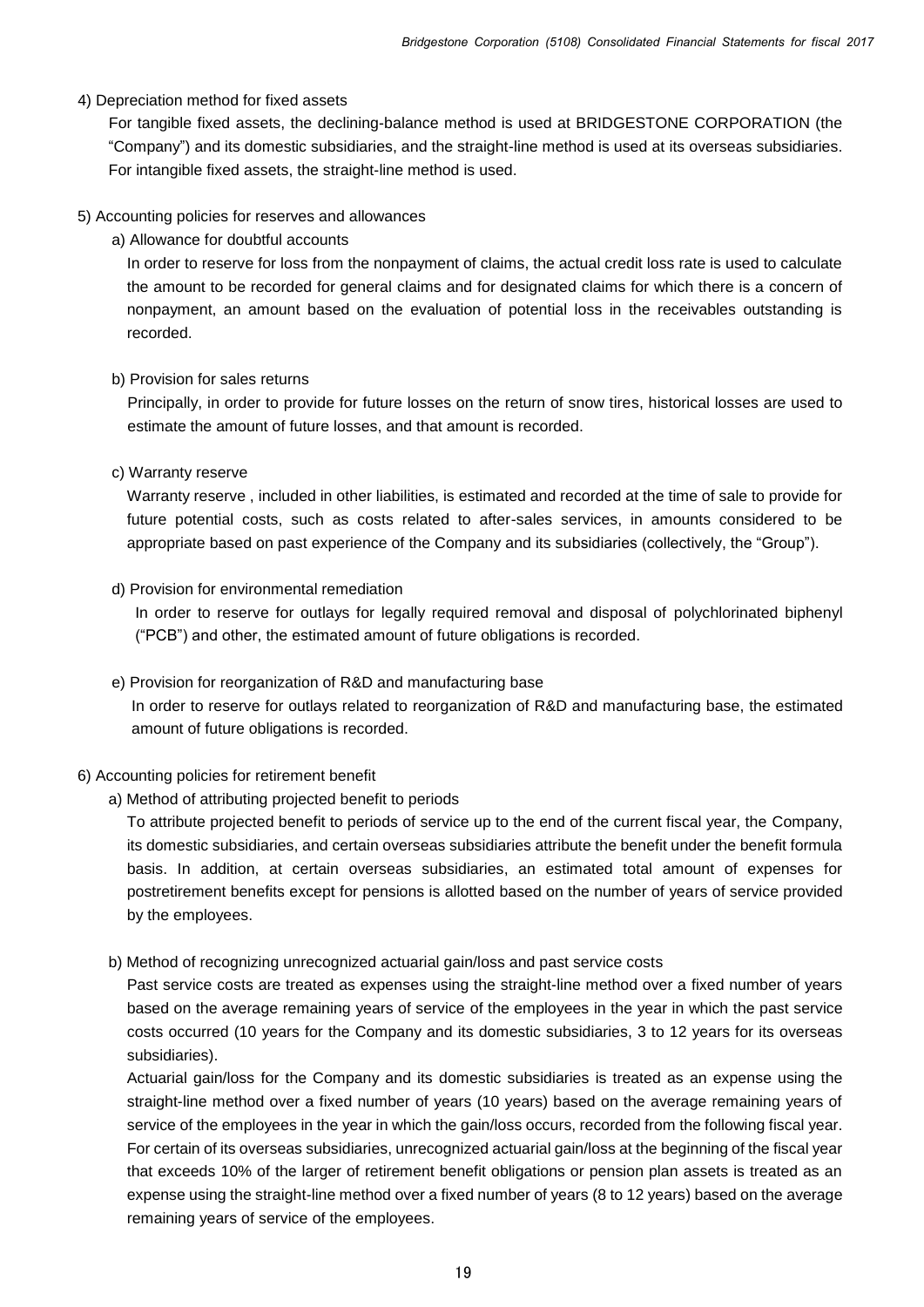7) Accounting policies for the translation of foreign currency-denominated assets and liabilities into Japanese yen Monetary receivables and payables denominated in foreign currencies are translated into Japanese yen at the exchange rate at the consolidated balance sheet date. The foreign currency exchange gain and loss from translation are recognized in income.

Assets and liabilities of the Company's overseas subsidiaries are translated into Japanese yen at the current exchange rate at the consolidated balance sheet date. Revenue and expense accounts of the Company's overseas subsidiaries are translated into Japanese yen at the average annual exchange rate. Differences arising from such translation are shown as foreign currency translation adjustments and non-controlling interests in a separate component of net assets.

#### 8) Hedge accounting

### a) Hedge accounting method

Deferred hedge accounting is applied. Designation accounting is used for forward foreign exchange and foreign currency swaps that meet the requirements for designation accounting, and exceptional accounting is used for interest rate swaps that meet the requirements for exceptional accounting.

#### b) Hedging instrument and items covered

| Items covered                             |
|-------------------------------------------|
| Foreign currency-denominated monetary     |
| claims and obligations, and forecasted    |
| foreign currency-denominated transactions |
| Borrowings and bonds                      |
| <b>Borrowings</b>                         |
| Raw materials                             |
|                                           |

#### c) Hedging policy

Forward foreign exchange transactions are used only to cover actual foreign exchange needs, and foreign exchange swaps are made to match the principal amount and term of the hedged foreign currencydenominated obligation. Interest rate swaps are entered into for the amount of borrowings only. Commodity swaps are entered into for the trade amount of raw materials. It is the Group's policy not to use any derivative transactions for speculative purposes.

#### d) Method for evaluating the effectiveness of hedges

The validity of hedges is evaluated based on a comparison of total fluctuations in the cash flow or fluctuations in the market value of the hedged item with the total fluctuations in the cash flow or fluctuations in the market value of the hedging instrument. However, for items covered by designation or exceptional accounting, the validity of the hedge is not evaluated.

## 9) Amortization of goodwill

Goodwill is amortized using the straight-line method over the period for which it is deemed to have effect, but not to exceed 20 years.

## 10) Definition of cash and cash equivalents for Consolidated Statement of Cash Flow

Cash and cash equivalents included in the consolidated statement of cash flows consists of cash on hand, deposits that can be withdrawn at any time or are easily convertible, and short-term investments maturing within three months from the date of acquisition and for which the risk from price movements is deemed negligible.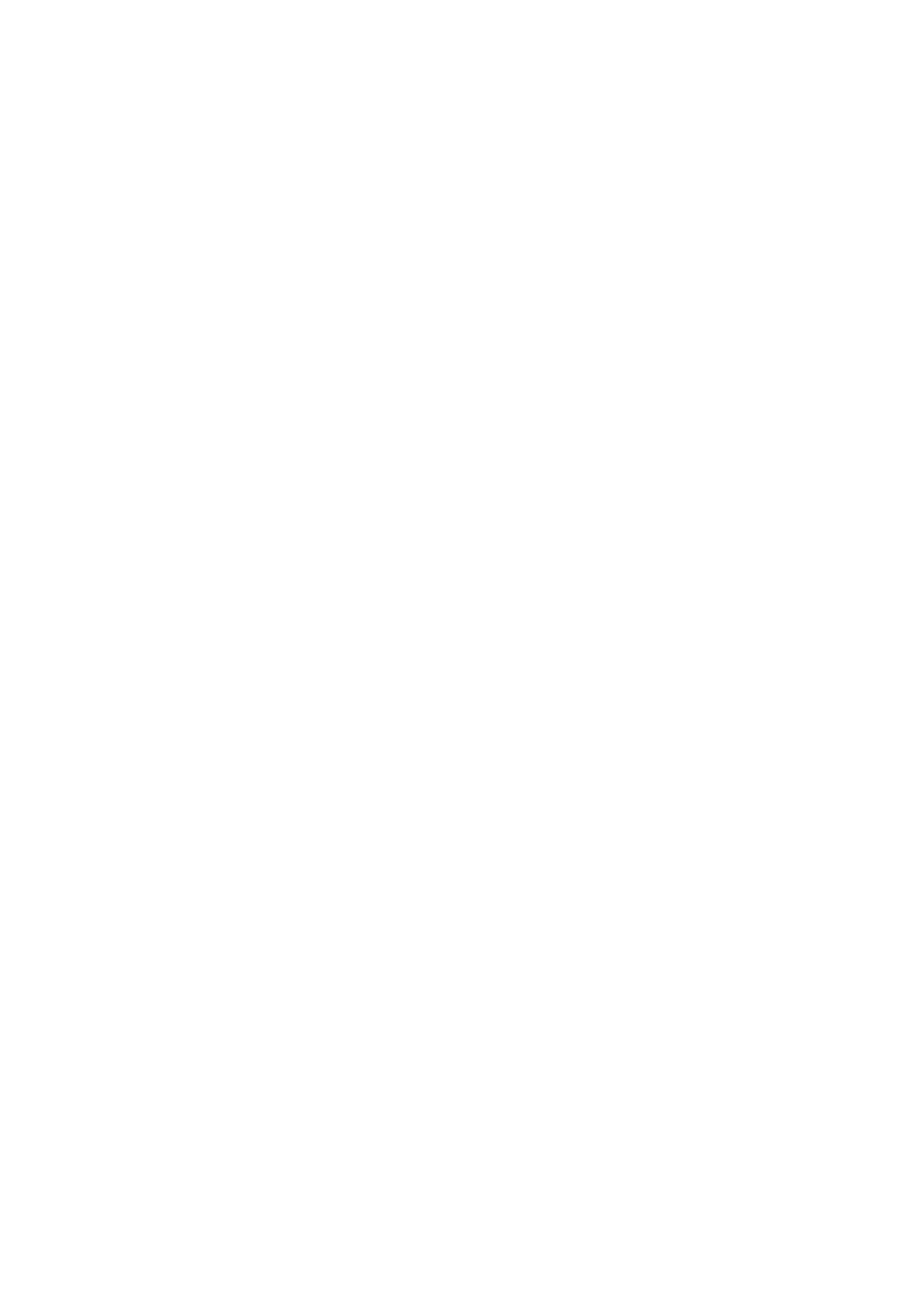#### **(Changes in presentation)**

#### (Consolidated Balance Sheet)

"Goodwill" was included in "Intangible fixed assets" at the end of fiscal 2016. "Goodwill" is presented separately since it has exceeded 1% of amount of total assets at the end of fiscal 2017. To reflect this change in method of presentation, the Consolidated Financial Statements for the previous fiscal year have been restated.

As a result, the ¥74,144 million that had been previously presented in "Intangible fixed assets" in the Consolidated Balance Sheet for the previous fiscal year have been restated as the ¥22,935 million in "Goodwill" and the ¥51,208 million in "Other".

#### (Consolidated Statement of Cash Flows)

1) "Amortization of goodwill", "Increase (decrease) in allowance for doubtful accounts" and "Share of (profit) loss of entities accounted for using equity method"

In the Cash Flows from Operating Activities section, "Amortization of goodwill" included in "Other" during fiscal 2016 is presented separately since the materiality of the amount has increased during fiscal 2017. "Increase (decrease) in allowance for doubtful accounts" and "Share of (profit) loss of entities accounted for using equity method" presented separately during fiscal 2016, are included in "Other" since the materiality of the amount has decreased during fiscal 2017. To reflect these changes in method of presentation, the Consolidated Financial Statements for the previous fiscal year have been restated.

As a result, in the Cash Flows from Operating Activities section, the (¥16,340) million that had been previously presented as "Increase (decrease) in allowance for doubtful accounts", the ¥2,726 million that had been previously presented as "Share of (profit) loss of entities accounted for using equity method" and the ¥1,276 million that had been previously presented as "Other" in the Consolidated Statement of Cash Flows for the previous fiscal year, have been restated as "Amortization of goodwill" of the ¥1,998 million and "Other" of the (¥14,336) million.

2) "Payments for purchase of investment in securities" and "Proceeds from collection of long-term loans receivable"

In the Cash Flows from Investing Activities section, "Payments for purchase of investment in securities" included in "Other" during fiscal 2016 is presented separately since the materiality of the amount has increased during fiscal 2017. "Proceeds from collection of long-term loans receivable" presented separately during fiscal 2016 is included in "Other" since the materiality of the amount has decreased during fiscal 2017. To reflect these changes in method of presentation, the Consolidated Financial Statements for the previous fiscal year have been restated.

As a result, in the Cash Flows from Investing Activities section, the ¥2,063 million that had been previously presented as "Proceeds from collection of long-term loans receivable" and the (¥3,449) million that had been previously presented as "Other" in the Consolidated Statement of Cash Flows for the previous fiscal year have been restated as "Payments for purchase of investment in securities" of the (¥1,289) million and "Other" of the (¥97) million.

#### 3) "Purchase of treasury shares"

In the Cash Flows from Financing Activities section, "Purchase of treasury shares" included in "Other" during fiscal 2016 is presented separately since the materiality of the amount has increased during fiscal 2017. To reflect this changes in method of presentation, the Consolidated Financial Statements for the previous fiscal year have been restated.

As a result, in the Cash Flows from Financing Activities section, the (¥643) million that had been previously presented as "Other" in the Consolidated Statement of Cash Flows for the previous fiscal year have been restated as "Purchase of treasury shares" of the (¥4) million and "Other" of the (¥639) million.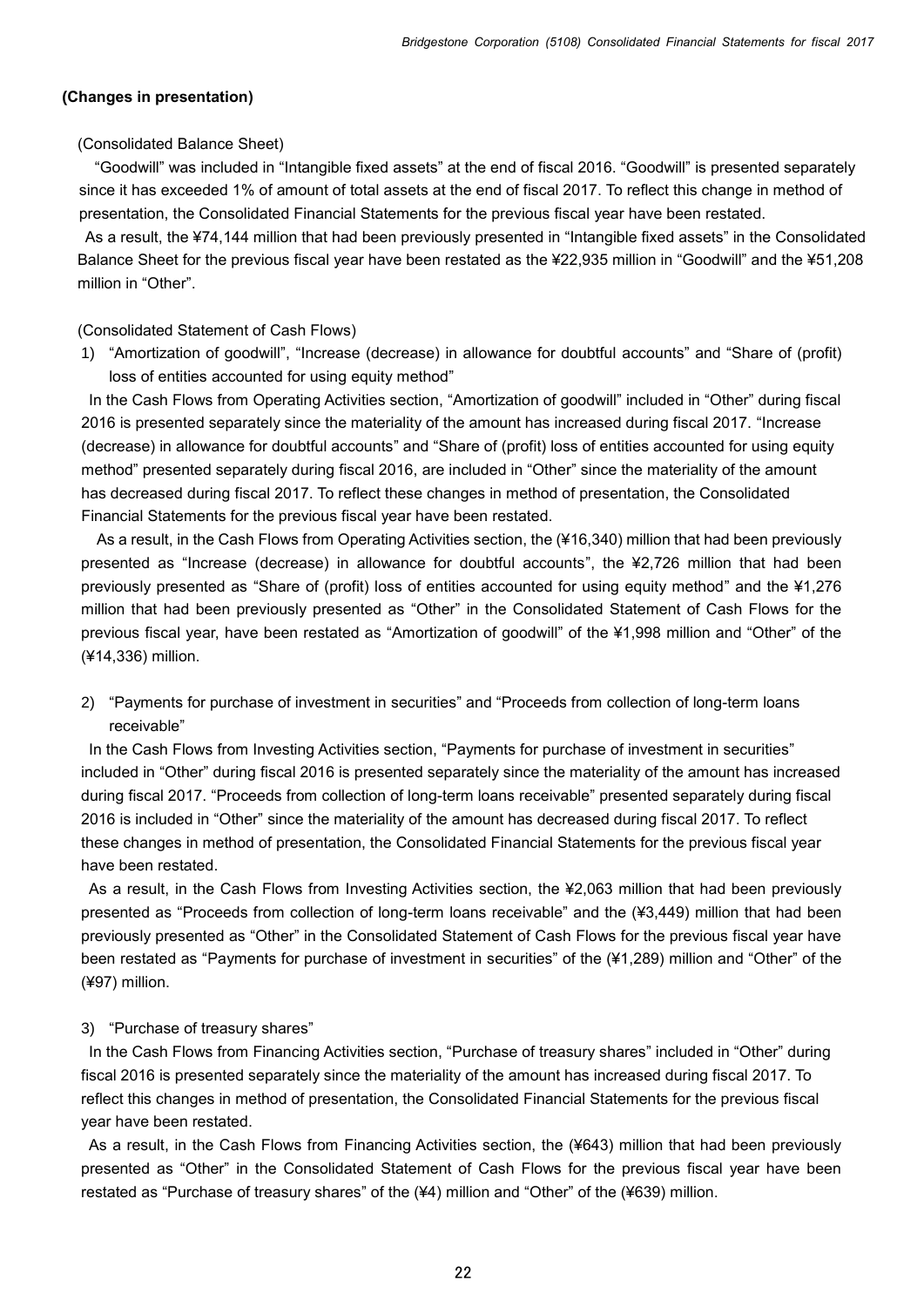# **(Consolidated balance sheet)**

Note 1 Accumulated depreciation of tangible fixed asset

|                                                                                      | Previous Year             | <b>Current Year</b>       |  |  |
|--------------------------------------------------------------------------------------|---------------------------|---------------------------|--|--|
|                                                                                      | (As of December 31, 2016) | (As of December 31, 2017) |  |  |
|                                                                                      | ¥2,579,882 million        | ¥2,718,181 million        |  |  |
|                                                                                      |                           |                           |  |  |
| Note 2 Assets pledged as collateral                                                  |                           |                           |  |  |
|                                                                                      | Previous Year             | <b>Current Year</b>       |  |  |
|                                                                                      | (As of December 31, 2016) | (As of December 31, 2017) |  |  |
|                                                                                      | ¥843 million              | ¥513 million              |  |  |
|                                                                                      |                           |                           |  |  |
| Obligations corresponding to the preceding                                           | Previous Year             | <b>Current Year</b>       |  |  |
|                                                                                      | (As of December 31, 2016) | (As of December 31, 2017) |  |  |
|                                                                                      |                           |                           |  |  |
| Short-term borrowings                                                                | ¥37 million               | ¥17 million               |  |  |
| Long-term borrowings                                                                 | ¥74                       |                           |  |  |
| Note 3 Assets or liabilities related to non-consolidated subsidiaries and affiliates |                           |                           |  |  |
|                                                                                      | Previous Year             | <b>Current Year</b>       |  |  |
|                                                                                      | (As of December 31, 2016) | (As of December 31, 2017) |  |  |
| Investments in securities                                                            | ¥14,177 million           | ¥16,610 million           |  |  |
| Note 4 Balance of trade notes discounted                                             |                           |                           |  |  |
|                                                                                      | Previous Year             | <b>Current Year</b>       |  |  |
|                                                                                      | (As of December 31, 2016) | (As of December 31, 2017) |  |  |
|                                                                                      | ¥221 million              | ¥212 million              |  |  |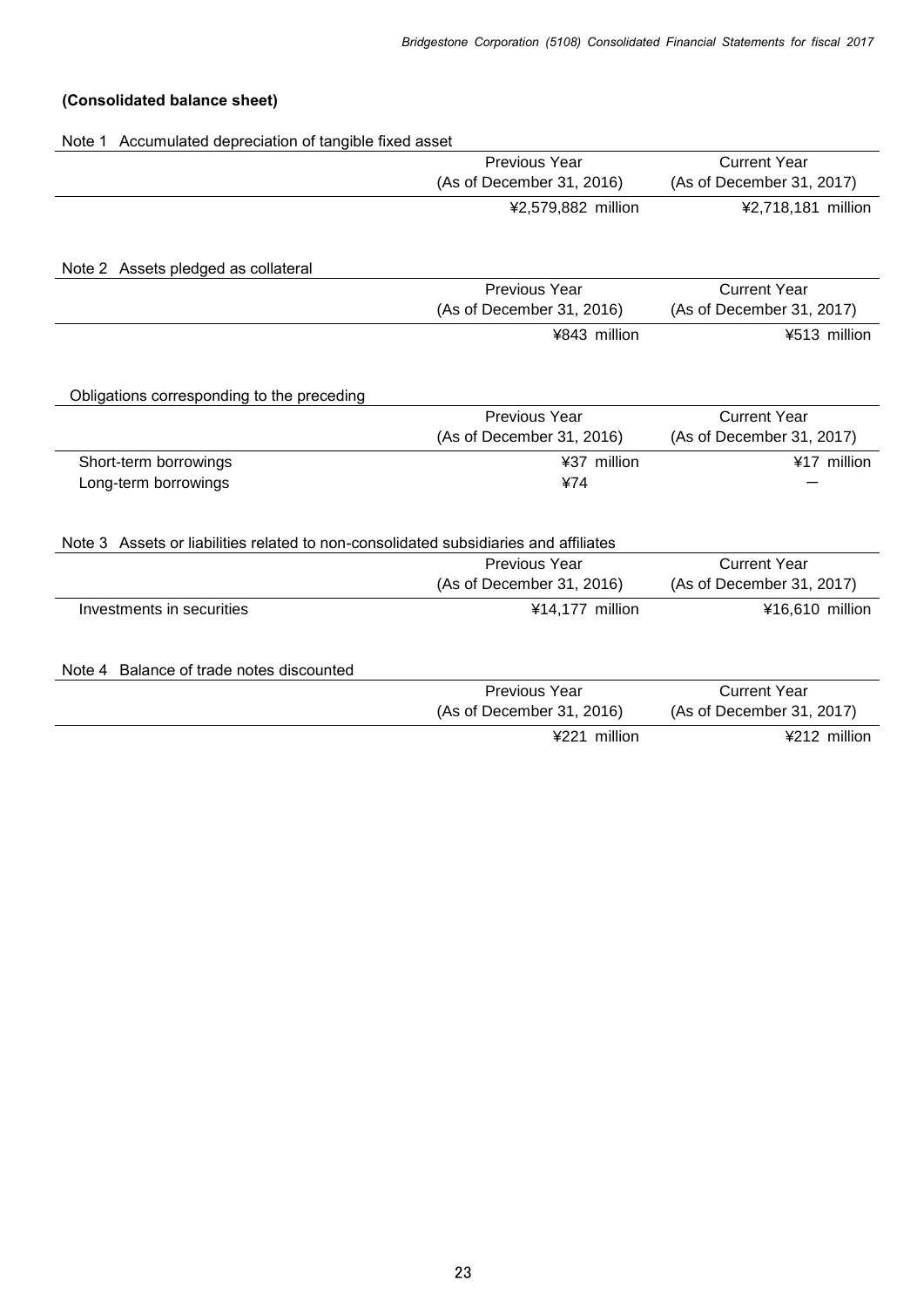#### **(Consolidated statement of income)**

Note 1 Research and development expenses

|                                     | <b>Previous Year</b>           | <b>Current Year</b>            |
|-------------------------------------|--------------------------------|--------------------------------|
|                                     | (Year ended December 31, 2016) | (Year ended December 31, 2017) |
| General and administrative expenses | ¥95.403 million                | ¥99,791 million                |

Note 2 Impairment loss

Previous Year (Year ended December 31, 2016)

The Group groups their assets for businesses in accordance with the classifications used for internal management. Assets to be disposed (assets that the Group plans to dispose of through scrapping or sale) and idle assets are grouped on an individual basis.

In the previous period, for assets for business whose profitability has declined, assets to be disposed through planned scrapping or sale, and idle assets that are not expected to be used in the future, the carrying amounts were reduced to their recoverable amounts. As a result, the Group recognized an impairment loss of ¥6,830 million as extraordinary loss. The loss consists of ¥4,538 million for buildings and structures, ¥2,115 million for machinery, equipment and vehicles, and ¥175 million for others.

Note that ¥2,415 million of the total impairment loss of ¥6,830 million was recorded as a "loss related to reorganization of R&D and manufacturing base" under the extraordinary loss.

| Use                   | Classification                                                             | Location                       | Amount<br>(Yen in millions) |
|-----------------------|----------------------------------------------------------------------------|--------------------------------|-----------------------------|
| Assets for business   | Buildings and structures, Machinery,<br>equipment and vehicles, and others | Indonesia,<br>Japan and others | 2,940                       |
| Assets to be disposed | Buildings and structures, Machinery,<br>equipment and vehicles, and others | Japan,<br>China and others     | 3,853                       |
| Idle assets           | Land                                                                       | Japan                          | 35                          |

 The recoverable amounts of assets for business are principally measured by value in use, which is calculated by discounting future cash flows at a discount rate of 3.7% to 15.0%. The recoverable amounts of assets to be disposed and idle assets are measured at the net selling price. Assets to be scrapped are evaluated at memorandum value, and assets to be sold and idle assets are evaluated at the estimated selling price and other.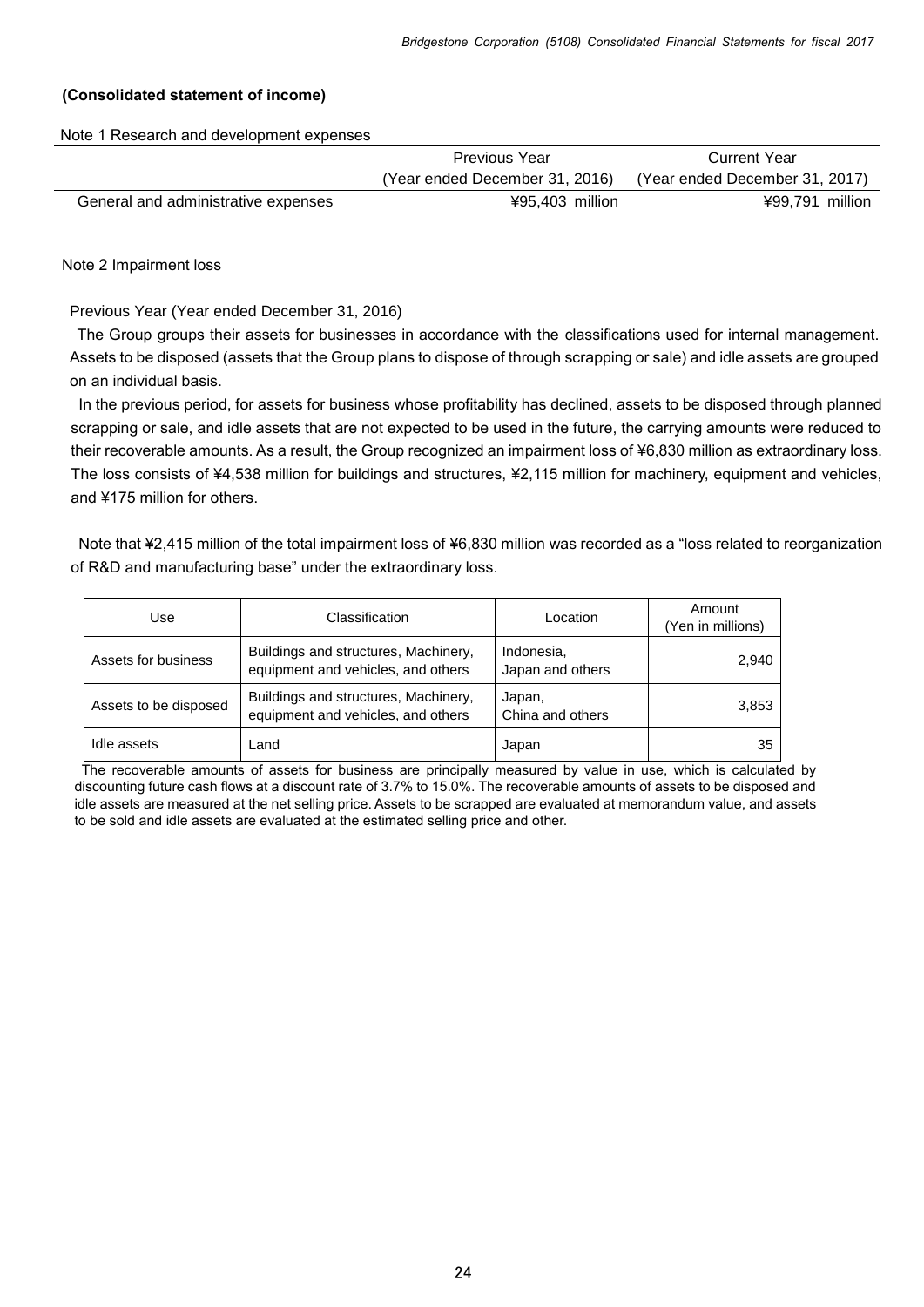Current Year (Year ended December 31, 2017)

 The Group groups their assets for businesses in accordance with the classifications used for internal management. Assets to be disposed (assets that the Group plans to dispose of through scrapping or sale) and idle assets are grouped on an individual basis.

In the current period, for assets for business whose profitability has declined, assets to be disposed through planned scrapping or sale, and idle assets that are not expected to be used in the future, the carrying amounts were reduced to their recoverable amounts. As a result, the Group recognized an impairment loss of ¥10,122 million as extraordinary loss. The loss consists of ¥4,625 million for other intangible fixed assets, ¥2,416 million for machinery, equipment and vehicles, ¥1,218 million for buildings and structures, ¥973 million for land, and ¥888 million for others.

| Use                   | Classification                                                                     | Location                              | Amount<br>(Yen in millions) |
|-----------------------|------------------------------------------------------------------------------------|---------------------------------------|-----------------------------|
| Assets for business   | Machinery, equipment and vehicles,<br>Buildings and structures, Land and<br>others | Thailand, Japan,<br>Mexico and others | 3,771                       |
| Assets to be disposed | Other tangible fixed assets, Land and<br>others                                    | Japan and others                      | 6,307                       |
| Idle assets           | Land                                                                               | Japan                                 | 43                          |

 The recoverable amounts of assets for business are principally measured by value in use, which is calculated by discounting future cash flows at a discount rate of 3.5% to 9.0%. The recoverable amounts of assets to be disposed and idle assets are measured at the net selling price. Assets to be scrapped are evaluated at memorandum value, and assets to be sold and idle assets are evaluated at the estimated selling price and other.

Notes 3 Expenses related to relocation of head office of Americas Operations

Current Year (Year ended December 31, 2017)

 Relevant expenses are recognized in relation to relocation of head office of BRIDGESTONE AMERICAS, INC., corporate headquarter in Americas, and aggregation of its operation sites in the United States.

Notes 4 Loss related to civil litigation in the Americas

Current Year (Year ended December 31, 2017)

 Relevant loss are recognized in relation to civil litigation in respect of automotive components sales in Americas.

Note 5 Loss related to reorganization of R&D and manufacturing base

Previous Year (Year ended December 31, 2016)

In order to reorganize the research and development, and manufacturing base in Kodaira city in Tokyo, relevant expenses are recognized in relation to relocation and aggregation of the production of radial tires for passenger cars and small trucks in the Tokyo plants to other domestic plants and the expansion of the research and development facilities.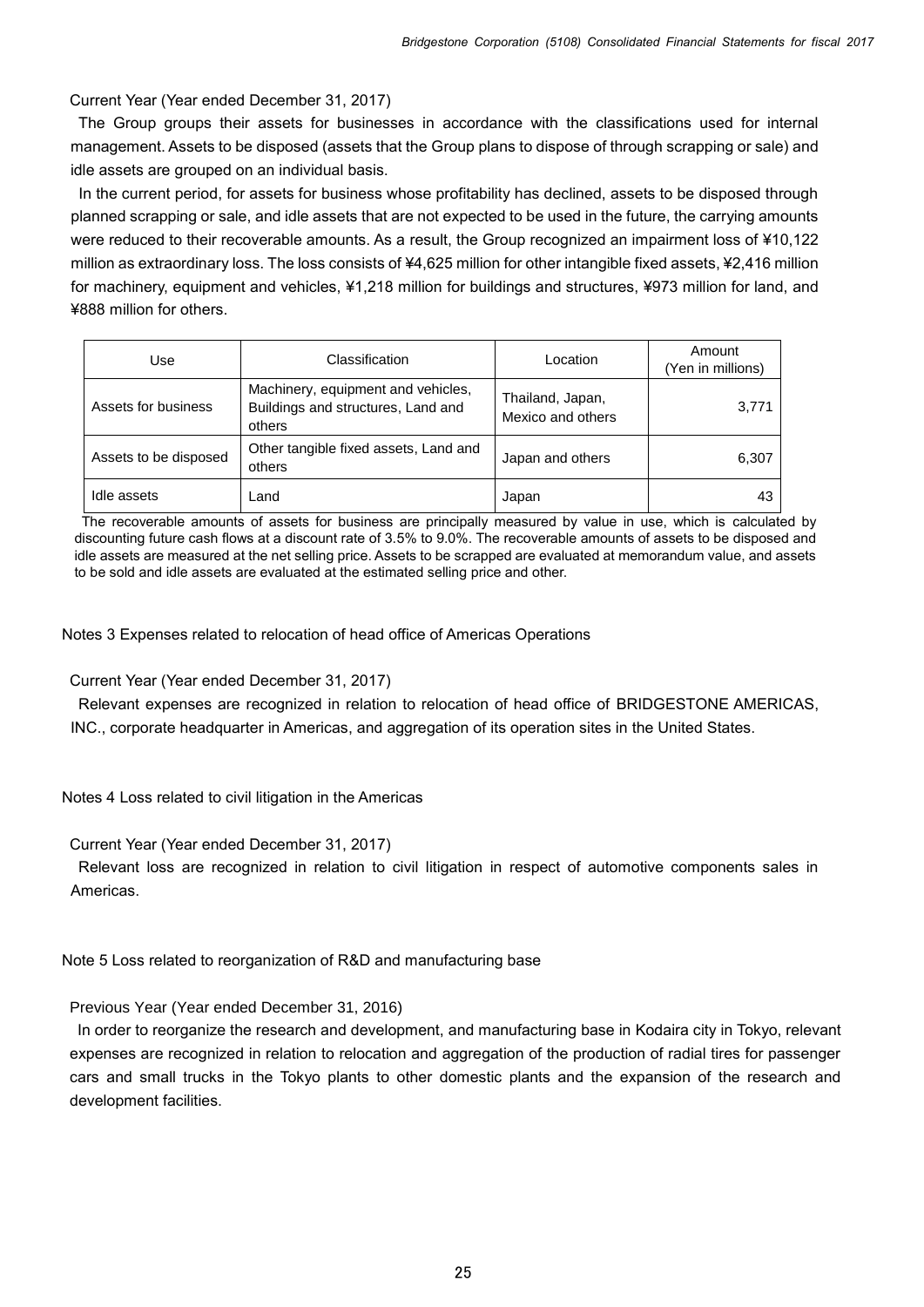### **(Consolidated statement of changes in net assets)**

Previous Year(Year ended 31 December 2016)

|                                                                                 | As of<br>January 1, 2016 | Increase | Decrease | As of<br>December 31, 2016 |
|---------------------------------------------------------------------------------|--------------------------|----------|----------|----------------------------|
| Number of shares issued<br>Common stock<br>Thousands of shares)                 | 813,102                  |          |          | 813,102                    |
| Treasury stock<br>Common stock<br>(Thousands of shares)<br>(see notes $1 & 2$ ) | 29.878                   |          | 34       | 29,844                     |

Notes 1: The increase of treasury stock consists of the purchase of 1 thousand shares according to the requests from the shareholders who have odd-lot shares.

2: The decrease of treasury stock consists of 34 thousand shares used for the exercise of stock options and other.

#### 2. Stock acquisition rights

|                   |                                                 | Type of shares                                  |                             |          |          | Number of shares to be used for Stock acquisition rights | Outstanding                                          |
|-------------------|-------------------------------------------------|-------------------------------------------------|-----------------------------|----------|----------|----------------------------------------------------------|------------------------------------------------------|
|                   | Details                                         | to be used as<br>stock<br>acquisition<br>rights | As of<br>January<br>1, 2016 | Increase | Decrease | As of<br>December<br>31, 2016                            | amount as of<br>fiscal year end<br>(yen in millions) |
| Filing<br>company | Stock acquisition<br>rights as stock<br>options |                                                 |                             |          |          |                                                          | 2,975                                                |
|                   | Total                                           |                                                 |                             |          |          |                                                          | 2,975                                                |

#### 3. Dividends

#### (1) Dividend payments

| Resolution                                      | Type                   | Total dividends<br>(yen in millions) | Dividend per<br>share | Record date          | Effective date    |
|-------------------------------------------------|------------------------|--------------------------------------|-----------------------|----------------------|-------------------|
| Annual Shareholders'<br>Meeting, March 24, 2016 | Common<br><b>Stock</b> | 54.825                               | ¥70                   | December 31,<br>2015 | March 25,<br>2016 |
| Board of Directors,                             | Common                 | 54.826                               | ¥70                   | June 30,             | September 1,      |
| August 9, 2016                                  | <b>Stock</b>           |                                      |                       | 2016                 | 2016              |

(2) Dividends whose record date is in the current year and effective date is in the following fiscal year

| Resolution              | $_{\text{Type}}$ | Total dividends<br>ven in millions | Source   | Dividend per<br>share | Record date  | Effective date |
|-------------------------|------------------|------------------------------------|----------|-----------------------|--------------|----------------|
| Annual Shareholders'    | Common           | 54,828                             | Retained | 470                   | December 31. | March 27       |
| Meeting, March 24, 2017 | <b>Stock</b>     |                                    | earnings |                       | 2016         | 2017           |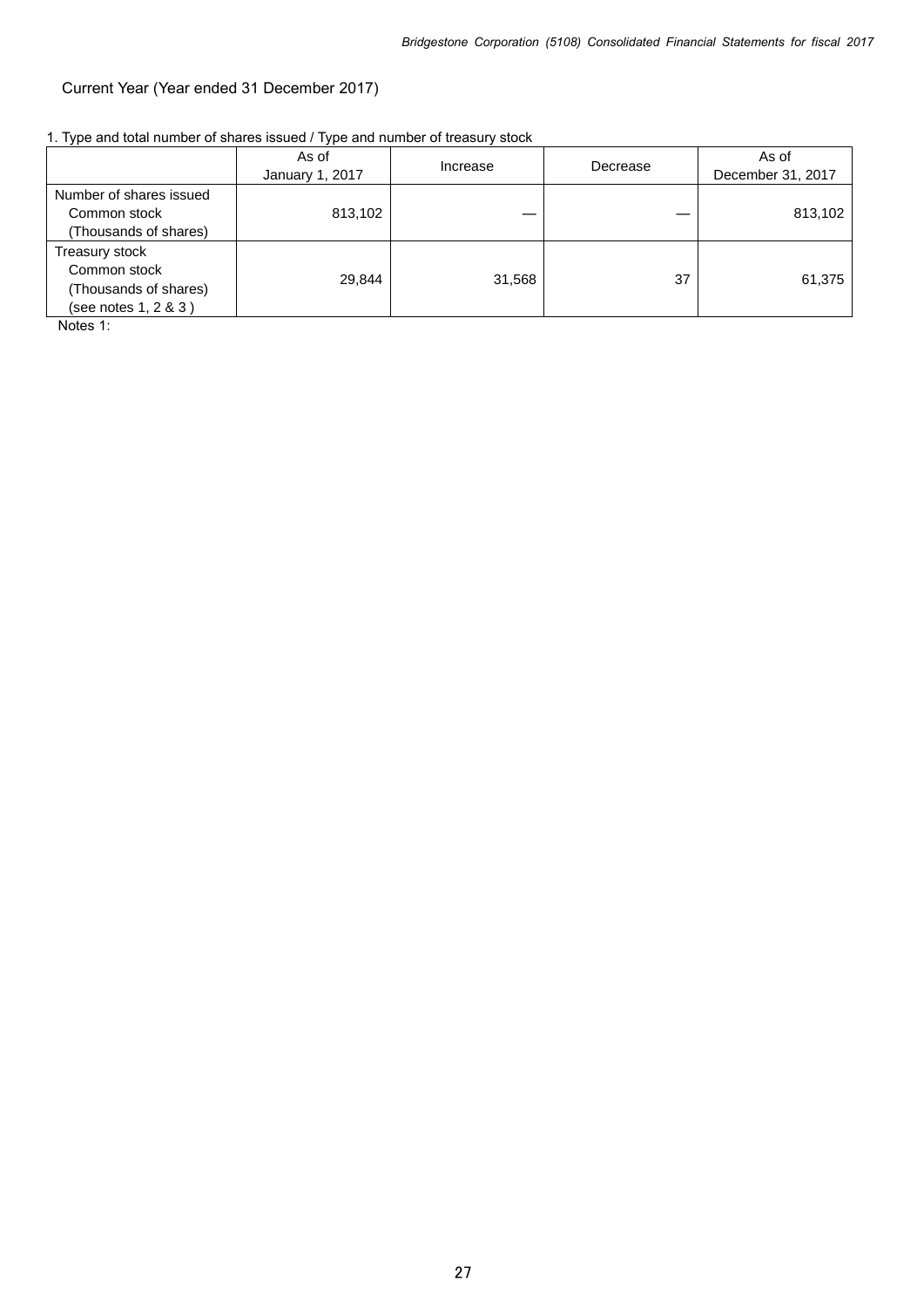# **(Consolidated statement of cash flows)**

| (Note 1) Reconciliation between cash and cash equivalents at the fiscal year end and the amount shown in the |  |  |
|--------------------------------------------------------------------------------------------------------------|--|--|
| <b>Consolidated Balance Sheet</b>                                                                            |  |  |

| Consolidated Balance Sheet                                         |                                                 | (Yen in millions)                                     |
|--------------------------------------------------------------------|-------------------------------------------------|-------------------------------------------------------|
|                                                                    | Previous Year<br>(Year ended December 31, 2016) | <b>Current Year</b><br>(Year ended December 31, 2017) |
|                                                                    | (As of December 31, 2016)                       | (As of December 31, 2017)                             |
| Cash and deposits                                                  | 483,006                                         | 511,895                                               |
| Short-term investments                                             | 167,697                                         | 221,680                                               |
| Total                                                              | 650,703                                         | 733,575                                               |
| Time deposits, bonds, etc. with<br>terms of more than three months | (178, 961)                                      | (231, 778)                                            |
| Cash and cash equivalents                                          | 471,741                                         | 501,797                                               |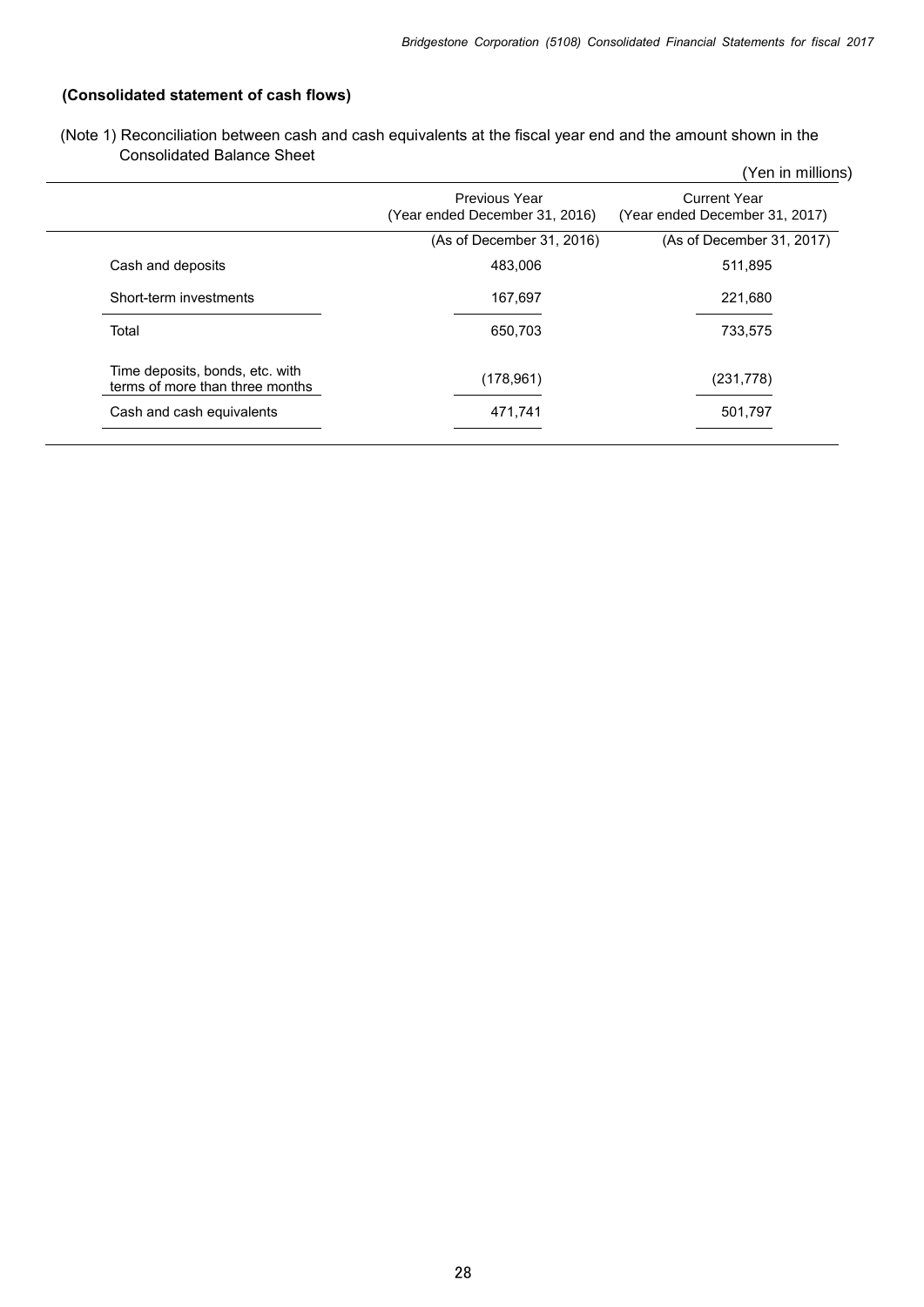#### **(Segment information)**

#### 1. Overview of reporting segments

The Group's reporting segments are components of the Group whose separate financial information is obtainable, and the Board of Directors and the Management Committee regularly consider these segments in order to decide the allocation of business resources and evaluate business performance.

The Group's reporting segments consist mainly of Tire business including the production and sale of tires and tubes, sale of wheels and accessories, the production and sale of retread material and services, auto maintenance, and Diversified products business including Chemical and Industrial Products, BSAM Diversified Products (Note), sporting goods, bicycles, etc. Thus, the Group has two reporting segments: Tires and Diversified products.

(Note) BSAM Diversified Products: A business under BRIDGESTONE AMERICAS, INC. supplying commercial roofing materials etc.

2. Methods of calculating amounts for Sales and Income (Loss), assets and other items by reporting segment

The accounting treatment methods for each reported business segment are broadly similar to those outlined in "Basic important matters for preparation of consolidated financial statements". Reporting segment income figures are on an operating income basis. Internal sales and transfers between segments are mainly based on prices for third-party transactions and manufacturing cost.

| Consolidated Results for Fiscal 2016 (January 1, 2016 - December 31, 2016) |           |                                       |           |                        |              |
|----------------------------------------------------------------------------|-----------|---------------------------------------|-----------|------------------------|--------------|
|                                                                            | Tires     | <b>Diversified</b><br><b>Products</b> | Total     | Adjustments<br>(notes) | Consolidated |
| Net sales:                                                                 |           |                                       |           |                        |              |
| <b>External customers</b>                                                  | 2,759,274 | 577,742                               | 3,337,017 |                        | 3,337,017    |
| Inter-segment                                                              | 6,500     | 7,968                                 | 14,468    | (14, 468)              |              |
| Total                                                                      | 2,765,775 | 585,711                               | 3,351,486 | (14,468)               | 3,337,017    |
| Segment income<br>(Operating income)                                       | 414,711   | 34,819                                | 449,530   | 18                     | 449,548      |
| Segment assets                                                             | 3,308,732 | 409,100                               | 3,717,833 | (1,802)                | 3,716,030    |
| Other                                                                      |           |                                       |           |                        |              |
| Depreciation and<br>amortization                                           | 168,295   | 19,766                                | 188,062   |                        | 188,062      |
| Amortization of goodwill                                                   | 1,153     | 845                                   | 1,998     |                        | 1,998        |
| Investment for equity-<br>method affiliates                                | 13,873    | 309                                   | 14,182    | (4)                    | 14,177       |
| Increase in tangible and<br>intangible fixed assets                        | 183,264   | 16,073                                | 199,338   |                        | 199,338      |

3. Information regarding Sales and Income (Loss), assets and other items by reporting segment

Notes: The adjustments are as follows.

(Note1) Adjustments of segment income refer to elimination of inter-segment transactions.

(Note2) Adjustments of segment assets refer to elimination of inter-segment receivables and payables.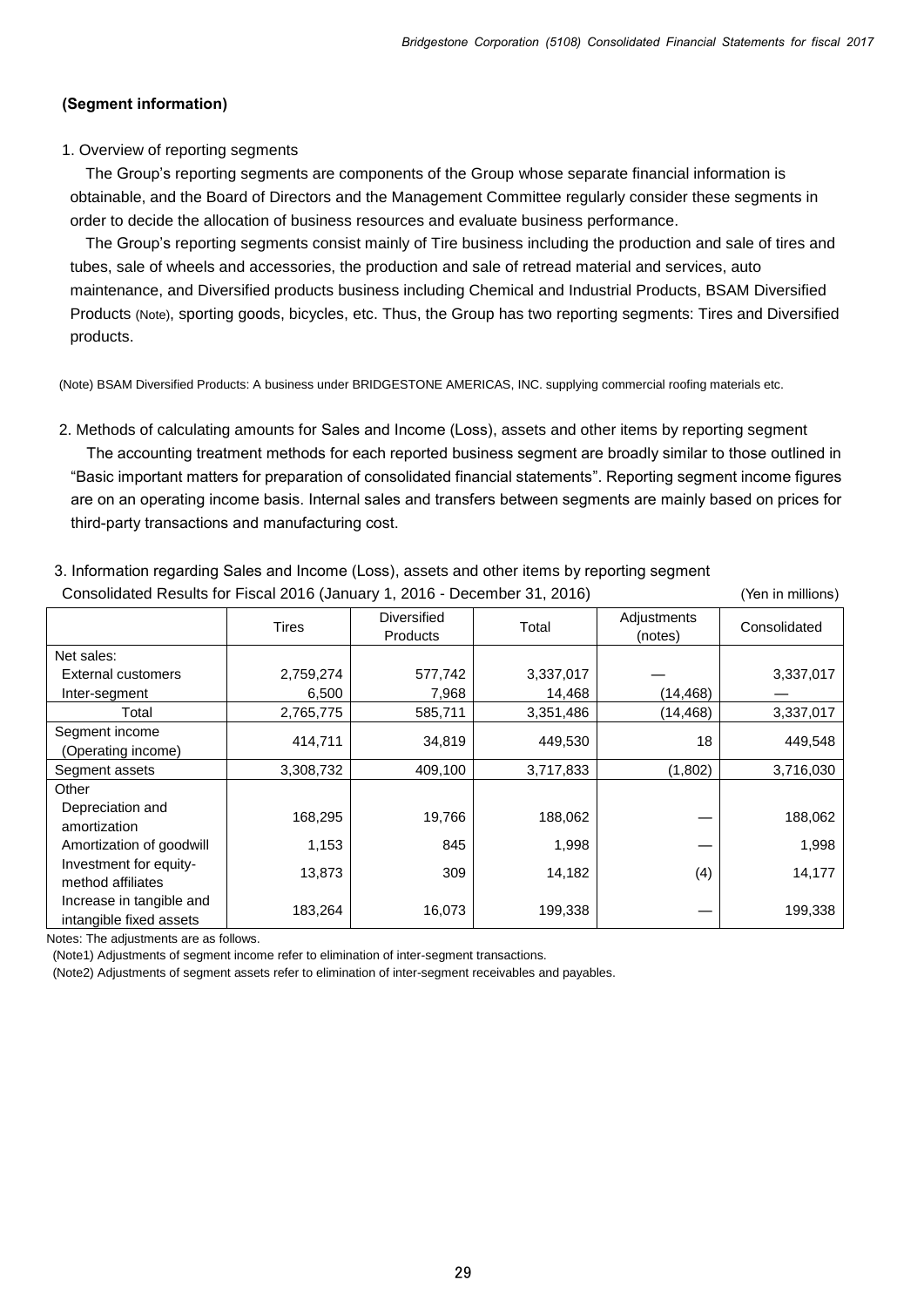| Consolidated Results for Fiscal 2017 (January 1, 2017 - December 31, 2017)<br>(Yen in millions) |              |                                       |           |                        |              |
|-------------------------------------------------------------------------------------------------|--------------|---------------------------------------|-----------|------------------------|--------------|
|                                                                                                 | <b>Tires</b> | <b>Diversified</b><br><b>Products</b> | Total     | Adjustments<br>(notes) | Consolidated |
| Net sales:                                                                                      |              |                                       |           |                        |              |
| External customers                                                                              | 3,021,000    | 622,427                               | 3,643,427 |                        | 3,643,427    |
| Inter-segment                                                                                   | 10,155       | 5,420                                 | 15,576    | (15, 576)              |              |
| Total                                                                                           | 3,031,156    | 627,848                               | 3,659,004 | (15, 576)              | 3,643,427    |
| Segment income<br>(Operating income)                                                            | 387,158      | 31,879                                | 419,038   | 9                      | 419,047      |
| Segment assets                                                                                  | 3,513,679    | 447,760                               | 3,961,439 | (2,401)                | 3,959,038    |
| Other                                                                                           |              |                                       |           |                        |              |
| Depreciation and<br>Amortization                                                                | 179,790      | 20,587                                | 200,377   |                        | 200,377      |
| Amortization of goodwill                                                                        | 2,702        | 1,858                                 | 4,560     |                        | 4,560        |
| Investment for equity-<br>method affiliates                                                     | 16,195       | 418                                   | 16,613    | (3)                    | 16,610       |
| Increase in tangible and<br>intangible fixed assets                                             | 225,975      | 33,782                                | 259,757   |                        | 259,757      |

Notes: The adjustments are as follows.

(Note1) Adjustments of segment income refer to elimination of inter-segment transactions.

(Note2) Adjustments of segment assets refer to elimination of inter-segment receivables and payables.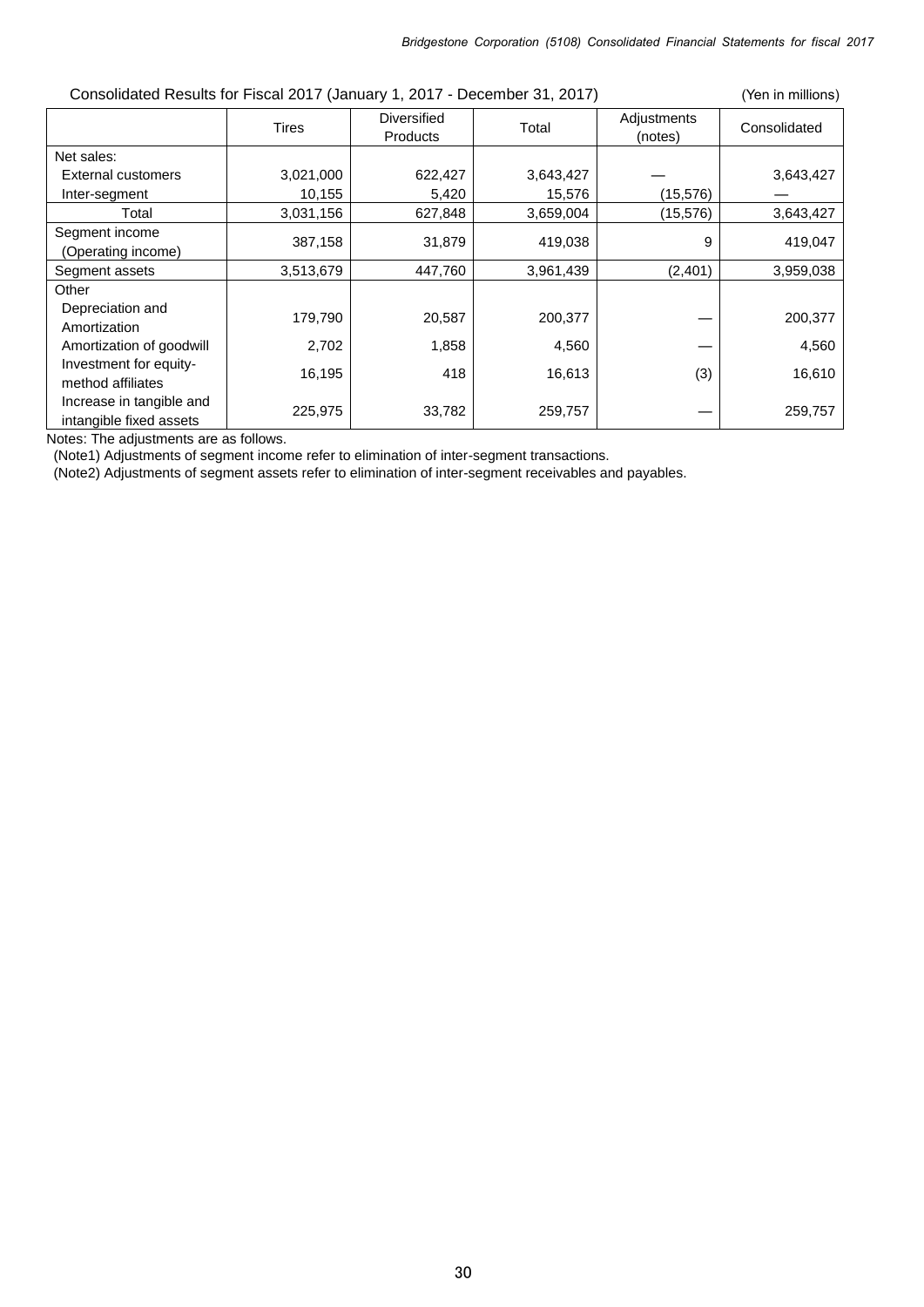## **(Per share information)**

|                              |                                                        | Yen)                                                  |
|------------------------------|--------------------------------------------------------|-------------------------------------------------------|
| Items                        | <b>Previous Year</b><br>(Year ended December 31, 2016) | <b>Current Year</b><br>(Year ended December 31, 2017) |
| Total equity per share       | 2,915.85                                               | 3,115.69                                              |
| Net income per share         | 339.04                                                 | 375.67                                                |
| Diluted net income per share | 338.52                                                 | 375.01                                                |

Note: Total equity per share and diluted net income per share are calculated based on the following:

|                                                                                                                                          | <b>Previous Year</b>             | <b>Current Year</b>              |
|------------------------------------------------------------------------------------------------------------------------------------------|----------------------------------|----------------------------------|
|                                                                                                                                          | (Year ended December 31, 2016)   | (Year ended December 31, 2017)   |
| Net income per share                                                                                                                     | (Yen in millions)                | (Yen in millions)                |
| Profit attributable to<br>owners of parent                                                                                               | 265,550                          | 288,275                          |
| Amount not belonging to<br>common shareholders                                                                                           |                                  |                                  |
| Profit attributable to owners of<br>parent corresponding to<br>common shareholders                                                       | 265,550                          | 288,275                          |
| Average number of shares held<br>by common shareholders during<br>term                                                                   | (Thousands of shares)<br>783,240 | (Thousands of shares)<br>767,356 |
| Diluted net income per share                                                                                                             | (Thousands of shares)            | (Thousands of shares)            |
| Adjustments of profit attributable<br>to owners of parent<br>Increase of common stock<br>(stock option portion included in<br>the above) | 1,197<br>(1, 197)                | 1,355<br>(1, 355)                |
| Summary of residual shares with<br>no dilution effect and therefore not<br>included in calculation of diluted<br>net income per share    |                                  |                                  |

# **(Significant subsequent events)**

Not applicable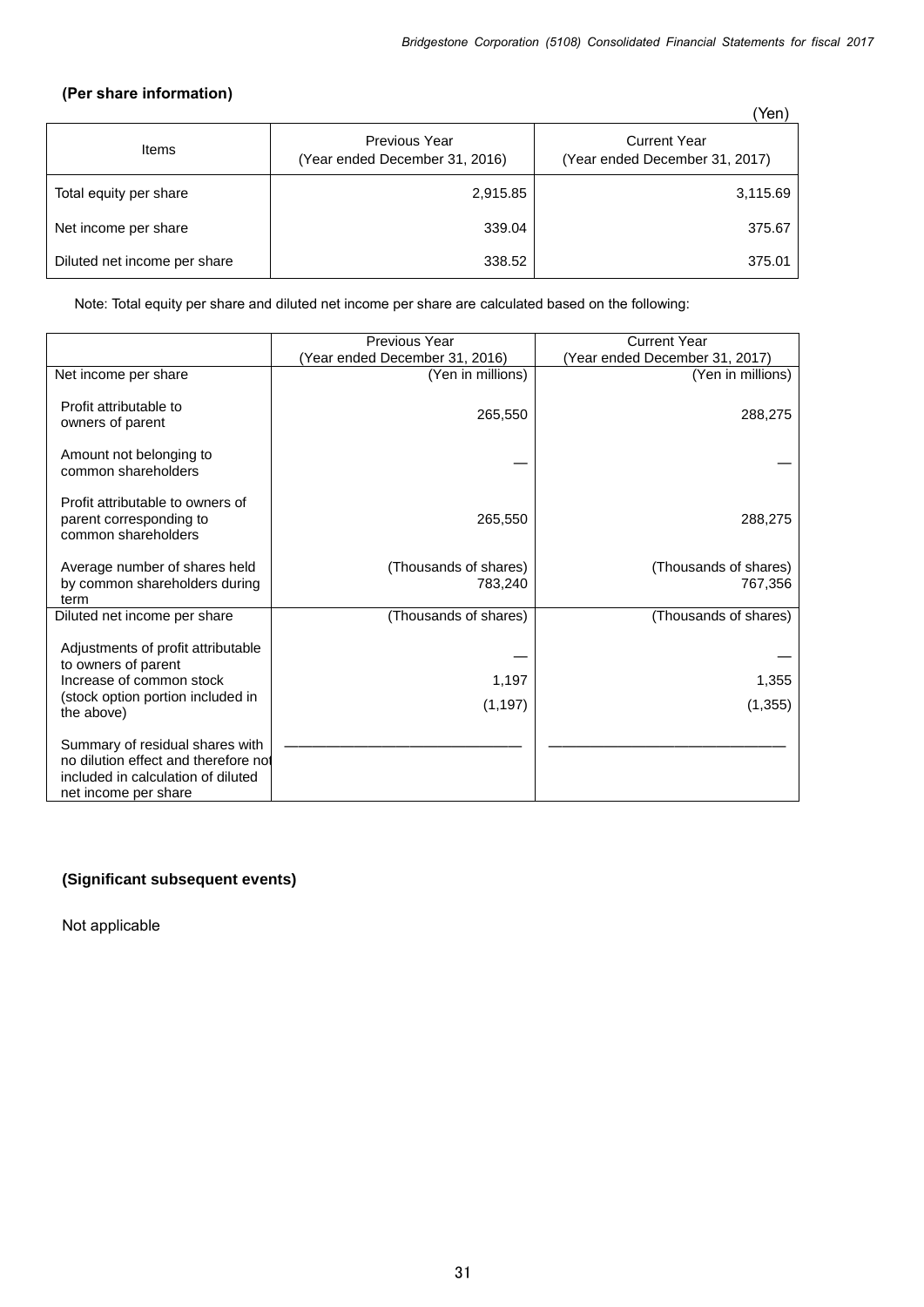# **6. Other**

(1) Senior Management Changes

| 1) New Members of the Board of Directors                                                                                                            |                              | Current occupation in parentheses                                                                                                                      |  |
|-----------------------------------------------------------------------------------------------------------------------------------------------------|------------------------------|--------------------------------------------------------------------------------------------------------------------------------------------------------|--|
|                                                                                                                                                     |                              | To be assumed after approval at the Company's Annual Shareholders' Meeting on March 23, 2018                                                           |  |
| Member of the Board                                                                                                                                 | Yojiro Shiba                 | [ Director, Vice Chairman,<br>AMUSE INC. ]                                                                                                             |  |
| Member of the Board                                                                                                                                 | Yoko Suzuki                  | [ Partner of Suzuki Sogo Law<br>Office ]                                                                                                               |  |
| Companies Act.                                                                                                                                      |                              | * Mr. Yojiro Shiba and Ms. Yoko Suzuki are candidates for outside directors as set forth in Article 2(xv) of the                                       |  |
| 2) Resigning Member of the Board of Directors                                                                                                       |                              | Plan after resignation in parentheses                                                                                                                  |  |
| Effective March 23, 2018                                                                                                                            |                              |                                                                                                                                                        |  |
| Member of the Board                                                                                                                                 | Sakie Tachibana<br>Fukushima | $[-]$                                                                                                                                                  |  |
| 3) Re-elected Members of the Board of Directors                                                                                                     |                              | Current occupation in parentheses<br>To be assumed after approval at the Company's Annual Shareholders' Meeting on March 23, 2018                      |  |
| Member of the Board<br>CEO and<br><b>Representative Executive Officer</b><br>Concurrently Chairman of the<br><b>Board</b>                           | Masaaki Tsuya                | [Member of the Board<br>CEO and<br><b>Representative Executive Officer</b><br>Concurrently Chairman of the<br>Board ]                                  |  |
| Member of the Board<br>COO and<br>Representative Executive Officer<br><b>Concurrently Chief Technology</b><br>Officer<br>Responsible for Technology | Kazuhisa Nishigai            | [Member of the Board<br>COO and<br>Representative Executive Officer<br><b>Concurrently Chief Technology</b><br>Officer<br>Responsible for Technology ] |  |
| Member of the Board                                                                                                                                 | Narumi Zaitsu                | [Member of the Board]                                                                                                                                  |  |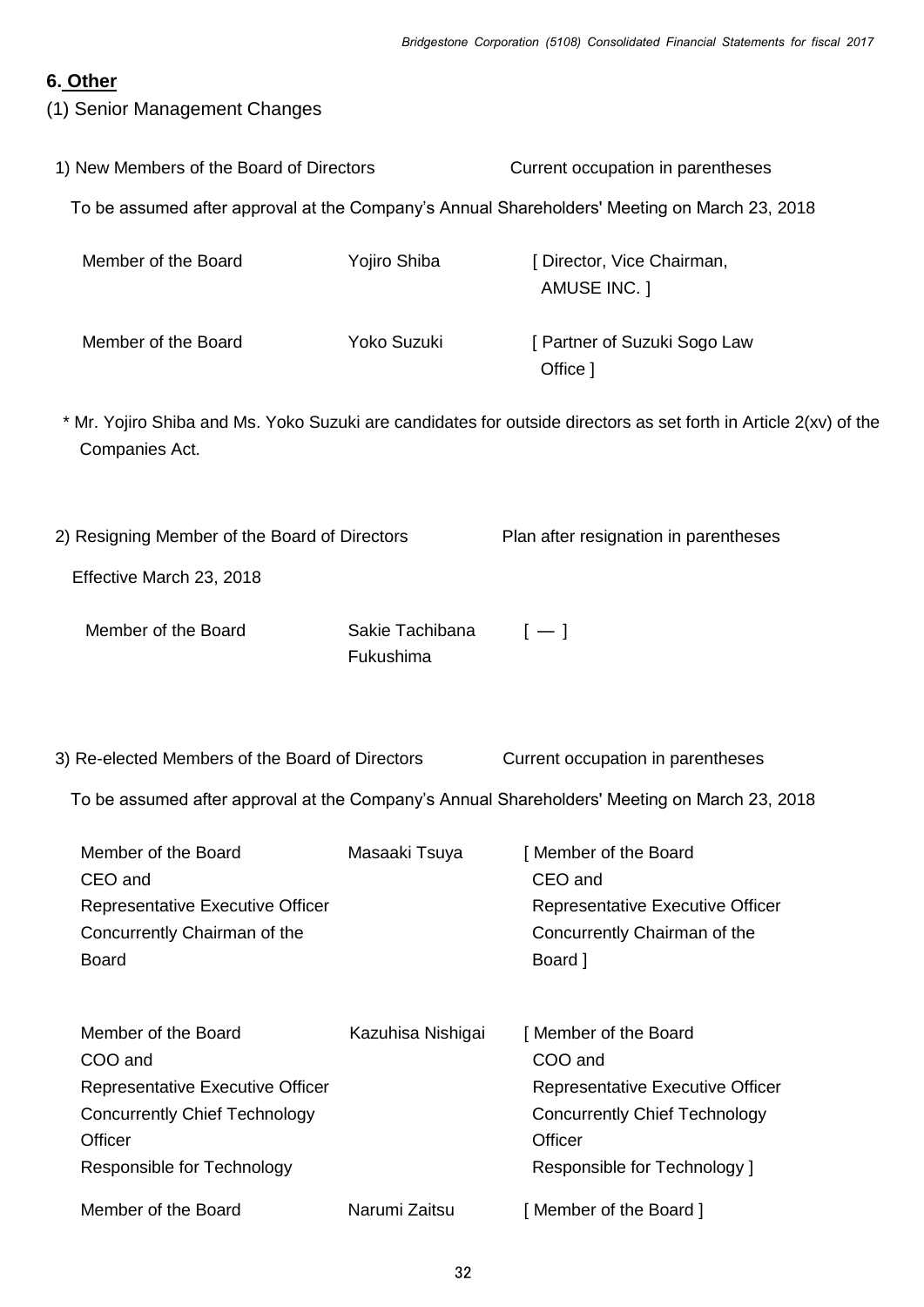*Bridgestone Corporation (5108) Consolidated Financial Statements for fiscal 2017*

| Member of the Board | Kenichi Togami     | [Member of the Board] |
|---------------------|--------------------|-----------------------|
| Member of the Board | Scott Trevor Davis | [Member of the Board] |
| Member of the Board | Yuri Okina         | [Member of the Board] |
| Member of the Board | Kenichi Masuda     | [Member of the Board] |
| Member of the Board | Kenzo Yamamoto     | [Member of the Board] |
| Member of the Board | Keikou Terui       | [Member of the Board] |
| Member of the Board | Seiichi Sasa       | [Member of the Board] |

\* Mr. Scott Trevor Davis, Ms. Yuri Okina, Mr. Kenichi Masuda, Mr. Kenzo Yamamoto, Mr. Keikou Terui and Mr. Seiichi Sasa are candidates for outside directors as set forth in Article 2(xv) of the Companies Act.

4) Members of the Nominating Committee Current occupation in parentheses To be assumed after approval at the Board Meeting on March 23, 2018

| Member of the Board | <b>Scott Trevor Davis</b> | [Member of the Board] |
|---------------------|---------------------------|-----------------------|
| Member of the Board | Yuri Okina                | [Member of the Board] |
| Member of the Board | Kenichi Masuda            | [Member of the Board] |

\* Mr. Scott Trevor Davis, Ms. Yuri Okina and Mr. Kenichi Masuda are candidates for outside directors as set forth in Article 2(xv) of the Companies Act.

5) Members of the Audit Committee Current occupation in parentheses

To be assumed after approval at the Board Meeting on March 23, 2018

| Member of the Board | Kenzo Yamamoto | [Member of the Board] |
|---------------------|----------------|-----------------------|
| Member of the Board | Keikou Terui   | [Member of the Board] |
| Member of the Board | Seiichi Sasa   | [Member of the Board] |
| Member of the Board | Yojiro Shiba   | [Member of the Board] |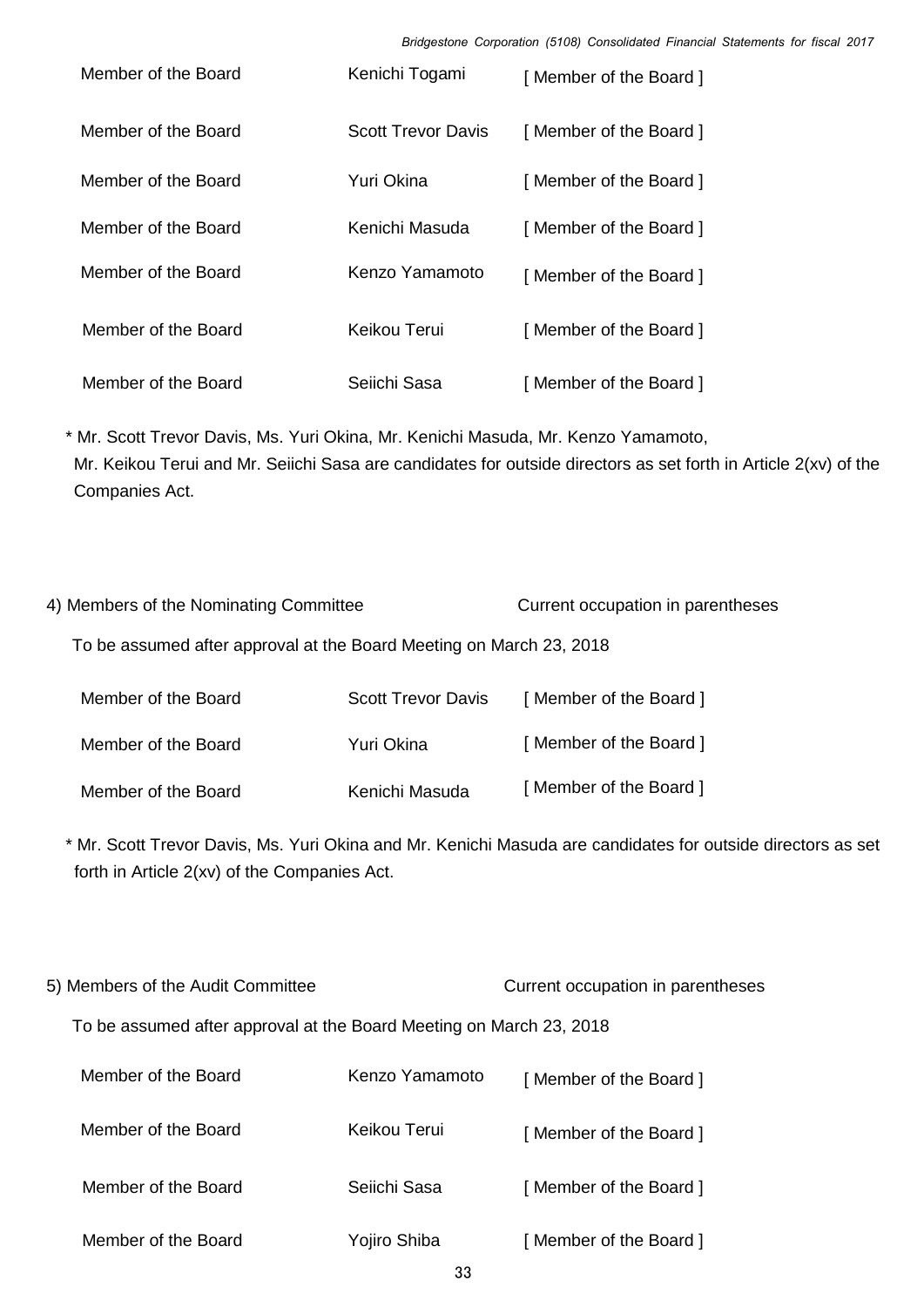| Member of the Board | Yoko Suzuki    | [Member of the Board] |
|---------------------|----------------|-----------------------|
| Member of the Board | Narumi Zaitsu  | [Member of the Board] |
| Member of the Board | Kenichi Togami | [Member of the Board] |

\* Mr. Kenzo Yamamoto, Mr. Keikou Terui, Mr. Seiichi Sasa, Mr. Yojiro Shiba and Ms. Yoko Suzuki are candidates for outside directors as set forth in Article 2(xv) of the Companies Act.

| 6) Members of the Compensation Committee                            |                           | Current occupation in parentheses |
|---------------------------------------------------------------------|---------------------------|-----------------------------------|
| To be assumed after approval at the Board Meeting on March 23, 2018 |                           |                                   |
| Member of the Board                                                 | <b>Scott Trevor Davis</b> | [Member of the Board]             |
| Member of the Board                                                 | Yuri Okina                | [Member of the Board]             |
| Member of the Board                                                 | Kenichi Masuda            | [Member of the Board]             |

\* Mr. Scott Trevor Davis, Ms. Yuri Okina and Mr. Kenichi Masuda are candidates for outside directors as set forth in Article 2(xv) of the Companies Act.

| 7) Re-elected Members of Executive Officers                                                                                                         |                   | Current occupation in parentheses                                                                                                              |
|-----------------------------------------------------------------------------------------------------------------------------------------------------|-------------------|------------------------------------------------------------------------------------------------------------------------------------------------|
| To be assumed after approval at the Board Meeting on March 23, 2018                                                                                 |                   |                                                                                                                                                |
| Member of the Board<br>CEO and<br>Representative Executive Officer<br>Concurrently Chairman of the<br><b>Board</b>                                  | Masaaki Tsuya     | [Member of the Board<br>CEO and<br>Representative Executive Officer<br>Concurrently Chairman of the<br>Board ]                                 |
| Member of the Board<br>COO and<br><b>Representative Executive Officer</b><br>Concurrently Chief Technology<br>Officer<br>Responsible for Technology | Kazuhisa Nishigai | Member of the Board<br>COO and<br>Representative Executive Officer<br>Concurrently Chief Technology<br>Officer<br>Responsible for Technology 1 |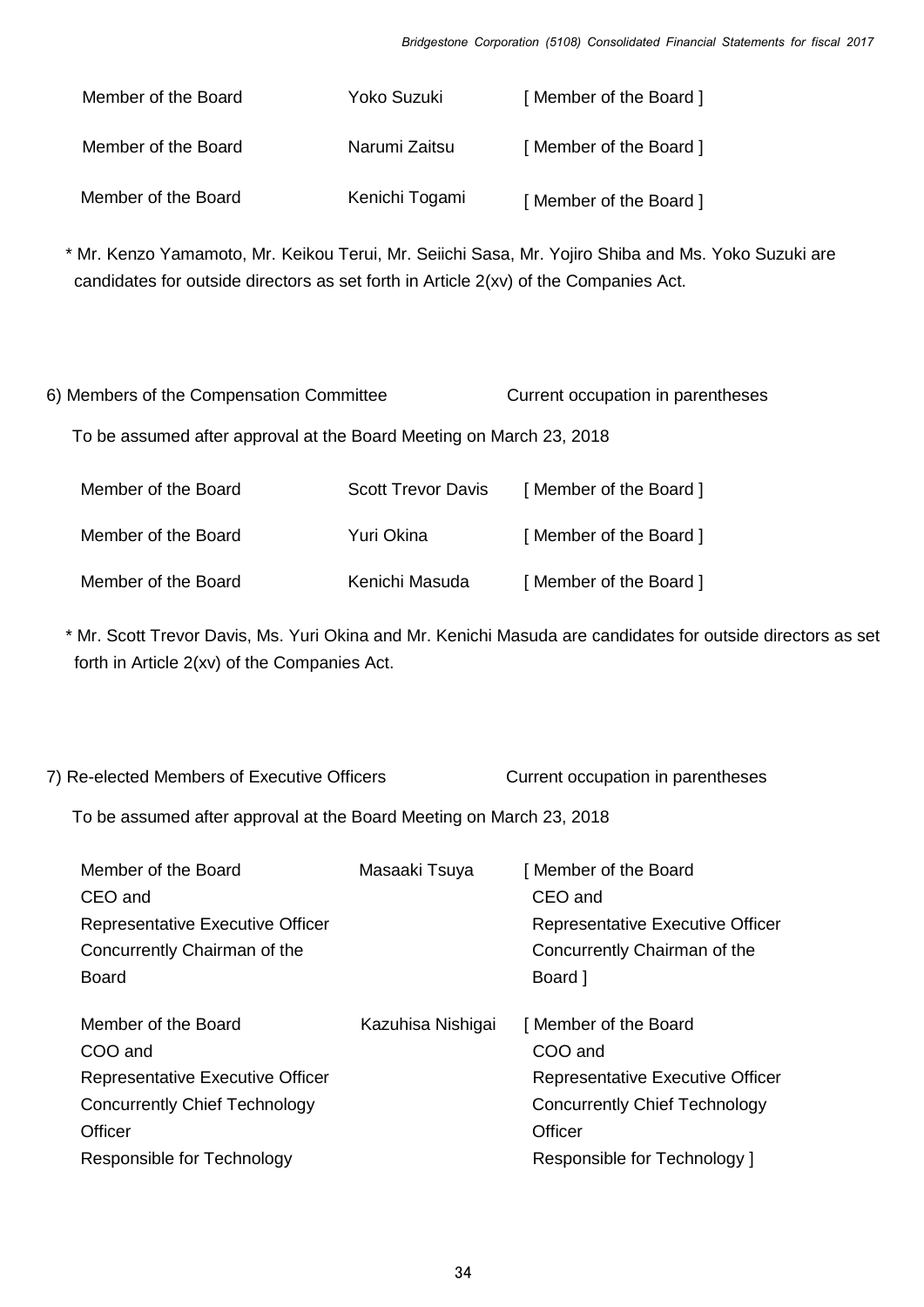| <b>Executive Vice President and</b><br><b>Executive Officer</b><br><b>Chief Quality Management Officer</b><br><b>Responsible for Quality</b><br>Management and CSR;<br>Concurrently responsible for<br>Global Original Equipment and<br><b>Global Business Strategy;</b><br>Concurrently responsible for<br><b>Global Solutions Business and</b><br><b>Diversified Products;</b><br>Concurrently Chair, Global Mining | Shuichi Ishibashi  | [ Executive Vice President and<br><b>Executive Officer</b><br><b>Chief Quality Management Officer</b><br><b>Responsible for Quality</b><br>Management and CSR;<br>Concurrently responsible for<br><b>Global Original Equipment and</b><br><b>Global Business Strategy;</b><br>Concurrently responsible for<br><b>Global Solutions Business and</b><br><b>Diversified Products;</b><br>Concurrently Chair, Global Mining |
|-----------------------------------------------------------------------------------------------------------------------------------------------------------------------------------------------------------------------------------------------------------------------------------------------------------------------------------------------------------------------------------------------------------------------|--------------------|-------------------------------------------------------------------------------------------------------------------------------------------------------------------------------------------------------------------------------------------------------------------------------------------------------------------------------------------------------------------------------------------------------------------------|
| and Agricultural Solutions<br>in-house Company;<br>Concurrently Chair, Diversified<br><b>Products Solutions in-house</b>                                                                                                                                                                                                                                                                                              |                    | and Agricultural Solutions<br>in-house Company;<br>Concurrently Chair, Diversified<br><b>Products Solutions in-house</b>                                                                                                                                                                                                                                                                                                |
| Company<br>Concurrently responsible for<br><b>Global Solutions Business;</b><br>Concurrently CEO, Global Mining<br>and Agricultural Solutions<br>in-house Company                                                                                                                                                                                                                                                     |                    | Company<br>Concurrently responsible for<br><b>Global Solutions Business;</b><br>Concurrently CEO, Global Mining<br>and Agricultural Solutions<br>in-house Company ]                                                                                                                                                                                                                                                     |
| <b>Executive Vice President and</b><br><b>Executive Officer</b><br>Responsible for Japan Tire SBU;<br>Concurrently Chair, Japan Tire<br>SBU;<br>Concurrently responsible for<br><b>Group Strategy Planning</b><br><b>Chief Financial Officer</b><br>Finance                                                                                                                                                           | <b>Akihiro Eto</b> | [ Executive Vice President and<br><b>Executive Officer</b><br>Responsible for Japan Tire SBU;<br>Concurrently Chair, Japan Tire<br>SBU;<br>Concurrently responsible for<br><b>Group Strategy Planning</b><br><b>Chief Financial Officer</b><br>Finance ]                                                                                                                                                                |
| <b>Executive Vice President and</b><br><b>Executive Officer</b><br>Responsible for Olympic and<br>Paralympic<br>Concurrently responsible for<br>Diversified Products, Sports and<br>Cycle Business;<br>Concurrently Chairman of<br>Bridgestone Sports Co., Ltd.;<br>Concurrently Chairman of<br>Bridgestone Cycle Co., Ltd.                                                                                           | Asahiko Nishiyama  | [ Executive Vice President and<br><b>Executive Officer</b><br>Responsible for Olympic and<br>Paralympic<br>Concurrently responsible for<br>Diversified Products, Sports and<br>Cycle Business;<br>Concurrently Chairman of<br>Bridgestone Sports Co., Ltd.;<br>Concurrently Chairman of<br>Bridgestone Cycle Co., Ltd. ]                                                                                                |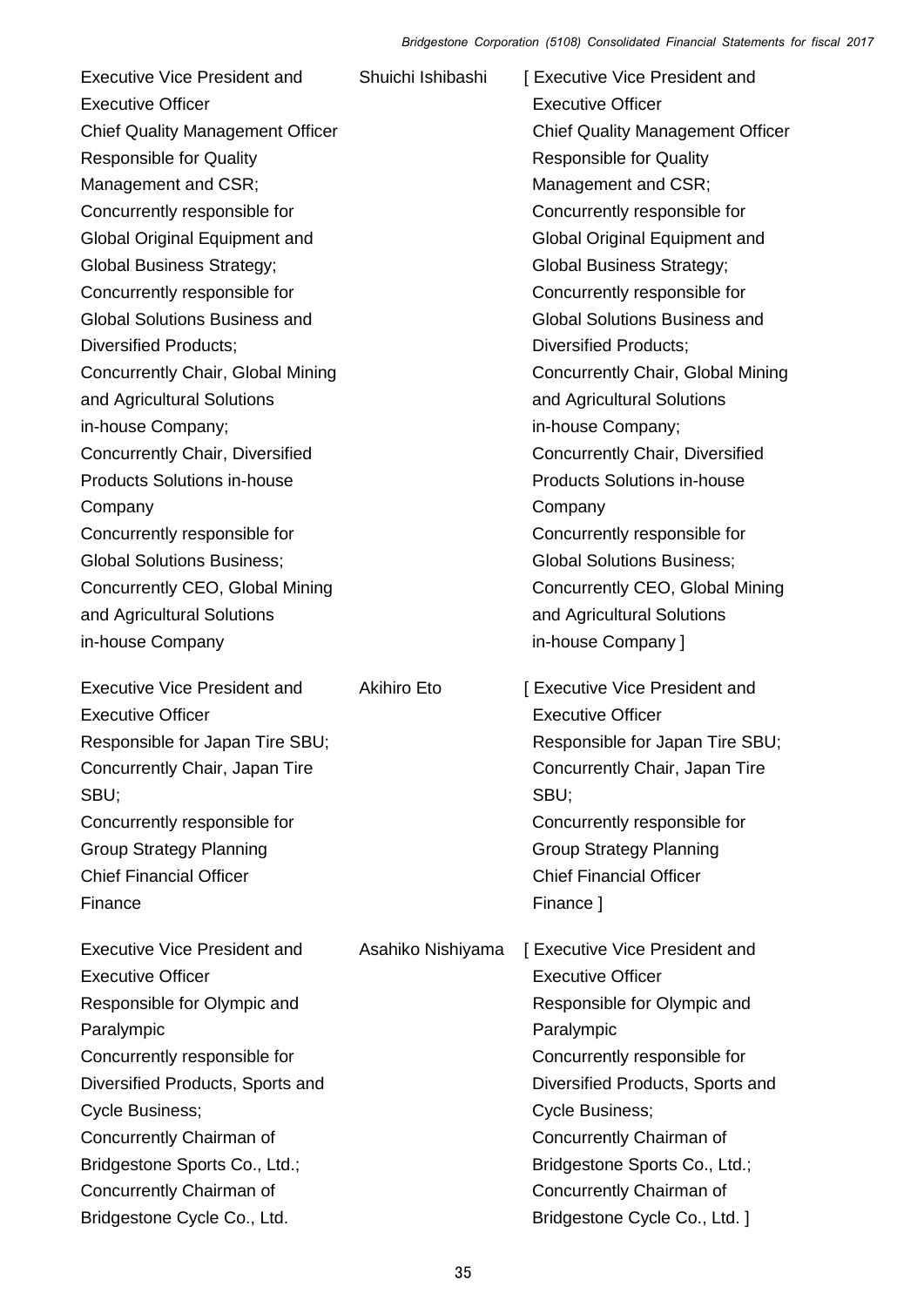| Senior Vice President and<br><b>Executive Officer of Bridgestone</b><br>Corporation<br>Member of the Board, CEO and<br>President of Bridgestone<br>Americas, Inc.                                                                                     | Gordon Knapp  | [ Senior Vice President and<br><b>Executive Officer of Bridgestone</b><br>Corporation<br>Member of the Board, CEO and<br>President of Bridgestone<br>Americas, Inc. ]                                                                                            |
|-------------------------------------------------------------------------------------------------------------------------------------------------------------------------------------------------------------------------------------------------------|---------------|------------------------------------------------------------------------------------------------------------------------------------------------------------------------------------------------------------------------------------------------------------------|
| Senior Vice President and<br><b>Executive Officer of Bridgestone</b><br>Corporation<br>Member of the Board, CEO and<br>President, concurrently Chief<br>Operating Officer of Bridgestone<br>Europe NV/SA<br>Chairman of Bridgestone<br>Americas, Inc. | Paolo Ferrari | [ Senior Vice President and<br><b>Executive Officer of Bridgestone</b><br>Corporation<br>Member of the Board, CEO and<br>President, concurrently Chief<br><b>Operating Officer of Bridgestone</b><br>Europe NV/SA<br>Chairman of Bridgestone<br>Americas, Inc. 1 |
| 8) New Member of Corporate Officers<br>Effective March 23, 2018                                                                                                                                                                                       |               | Current occupation in parentheses                                                                                                                                                                                                                                |
| Vice President and Officer<br><b>Consumer Tire Development;</b><br>Concurrently Director, Tire<br>Development Division II;<br>Concurrently General Manager,<br><b>Advanced Tire Development</b><br>Department                                         | Akio Kusano   | [ Director, Tire Development<br>Division $\Pi$ ;<br>Concurrently General Manager,<br><b>Advanced Tire Development</b><br>Department ]                                                                                                                            |